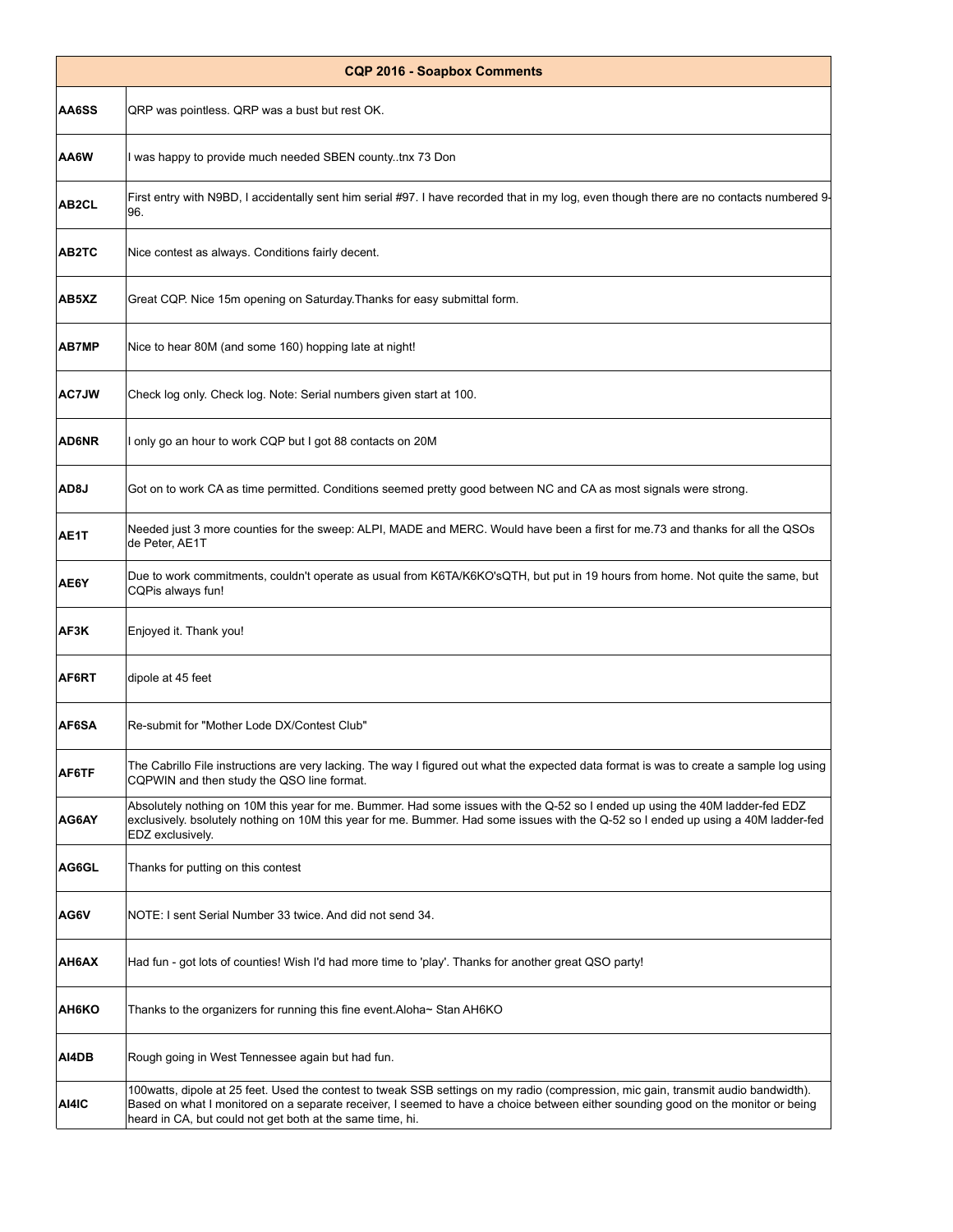| AI6IN              | Tougher than last year, but a lot of fun!                                                                                                                                                                                                                                                                                                                                                                                                                                                                                                                                                                                                                               |
|--------------------|-------------------------------------------------------------------------------------------------------------------------------------------------------------------------------------------------------------------------------------------------------------------------------------------------------------------------------------------------------------------------------------------------------------------------------------------------------------------------------------------------------------------------------------------------------------------------------------------------------------------------------------------------------------------------|
| AI6JZ              | Entries #1 and #2 - I did not copy other stations number (did not realize I had to at first), so the other stations number is a guess. As a<br>result, if these are not counted, my QSOs drop from 121 to 119.                                                                                                                                                                                                                                                                                                                                                                                                                                                          |
| <b>AI6O</b>        | Nice to be the hunted! Good condx for the most part. Thanks for the Qs. Revised by K6MM: Call was AI60 instead of AI6O. Changed<br>and resubmitted. 73, John K6MM.                                                                                                                                                                                                                                                                                                                                                                                                                                                                                                      |
| <b>AJ0CM</b>       | Thanks for the QSO Party!                                                                                                                                                                                                                                                                                                                                                                                                                                                                                                                                                                                                                                               |
| <b>IK2AOO</b>      | 73, Claudio                                                                                                                                                                                                                                                                                                                                                                                                                                                                                                                                                                                                                                                             |
| <b>JA3JM</b>       | RIG:IC-706 50W ANT:Vertical                                                                                                                                                                                                                                                                                                                                                                                                                                                                                                                                                                                                                                             |
| <b>JF2IWL</b>      | Although condx is bad, I can meet CA guys TKSDai JF2IWL                                                                                                                                                                                                                                                                                                                                                                                                                                                                                                                                                                                                                 |
| <b>K0BAK</b>       | Just tuned up the 20m band once Sunday morning to give some points. "high" power = 400w, into a low 40m doublet.                                                                                                                                                                                                                                                                                                                                                                                                                                                                                                                                                        |
| <b>K0DTJ</b>       | Only about an hour operating time this year due to faulty memory (mine) and other commitments. Still it was a blast -- conditions on 20<br>meters were quite good. Better effort next year. Thanks for the Qs! 73, Brian, K0DTJ                                                                                                                                                                                                                                                                                                                                                                                                                                         |
| <b>K0FX</b>        | Great contest as usual, See ya next year.73 Don K0FX                                                                                                                                                                                                                                                                                                                                                                                                                                                                                                                                                                                                                    |
| K0HC               | (75*3 + 433*2) = 1091 * 58 = 63278 Sweep COLU N6NHI at 0203Z Student ops: Alex, Austin, Abram                                                                                                                                                                                                                                                                                                                                                                                                                                                                                                                                                                           |
| <b>K0OU</b>        | missed ALPI and MEND                                                                                                                                                                                                                                                                                                                                                                                                                                                                                                                                                                                                                                                    |
| <b>K0TC</b>        | Nice to see 15M open Saturday and Sunday. Good fun. See you next year!                                                                                                                                                                                                                                                                                                                                                                                                                                                                                                                                                                                                  |
| <b>K1AUS</b>       | Only had a couple short periods to operate. 40 meters I could hear several stations Saturday evening but they couldn't hear me. Heard<br>several stations that you had to wait a couple minutes or more before they gave their call sign. Could have possibly made a few more<br>contacts if I didn't have to wait for them to give their call sign. If they didn't identify in 2 minutes I moved on, hopfully I could get them<br>later. Only had a short time to work the contest. Had to pass over several operators as they didn't give their call signs for over 2<br>minutes and I needed to move on to have a decent rate. I hope they didn't need a MT contact. |
| K <sub>1</sub> GQ  | SkookumLogger K3 2000A tribander 2-el 40 wiresNote for SO2R operators. I keep a list of those of you who try to make me wait after<br>your CQ ends while you deal with a QSO on your other radio. That is both arrogant and rude. I will not wait, and I will not call you<br>again. Ever.                                                                                                                                                                                                                                                                                                                                                                              |
| K <sub>1</sub> RX  | Limited time, nice to see all the activity. Congrats on another good one!73, Mark K1RX                                                                                                                                                                                                                                                                                                                                                                                                                                                                                                                                                                                  |
| K <sub>2</sub> CYE | Great QSO Party!                                                                                                                                                                                                                                                                                                                                                                                                                                                                                                                                                                                                                                                        |
| K2DFC              | The best state QSO Party of them all.                                                                                                                                                                                                                                                                                                                                                                                                                                                                                                                                                                                                                                   |
| K <sub>2</sub> KR  | Had a great time this year. Used a spider beam as a portable set up and it worked great. I just love this contest/State QSO party.                                                                                                                                                                                                                                                                                                                                                                                                                                                                                                                                      |
| K2ZR               | The CQP is always a great QSO Party.Thanks for all of the QSOs73, DickK2ZR                                                                                                                                                                                                                                                                                                                                                                                                                                                                                                                                                                                              |
| K3DMG              | Great contest! Hope to participate again next year.                                                                                                                                                                                                                                                                                                                                                                                                                                                                                                                                                                                                                     |
| K3JAG              | Thanks for a fun contestJohn                                                                                                                                                                                                                                                                                                                                                                                                                                                                                                                                                                                                                                            |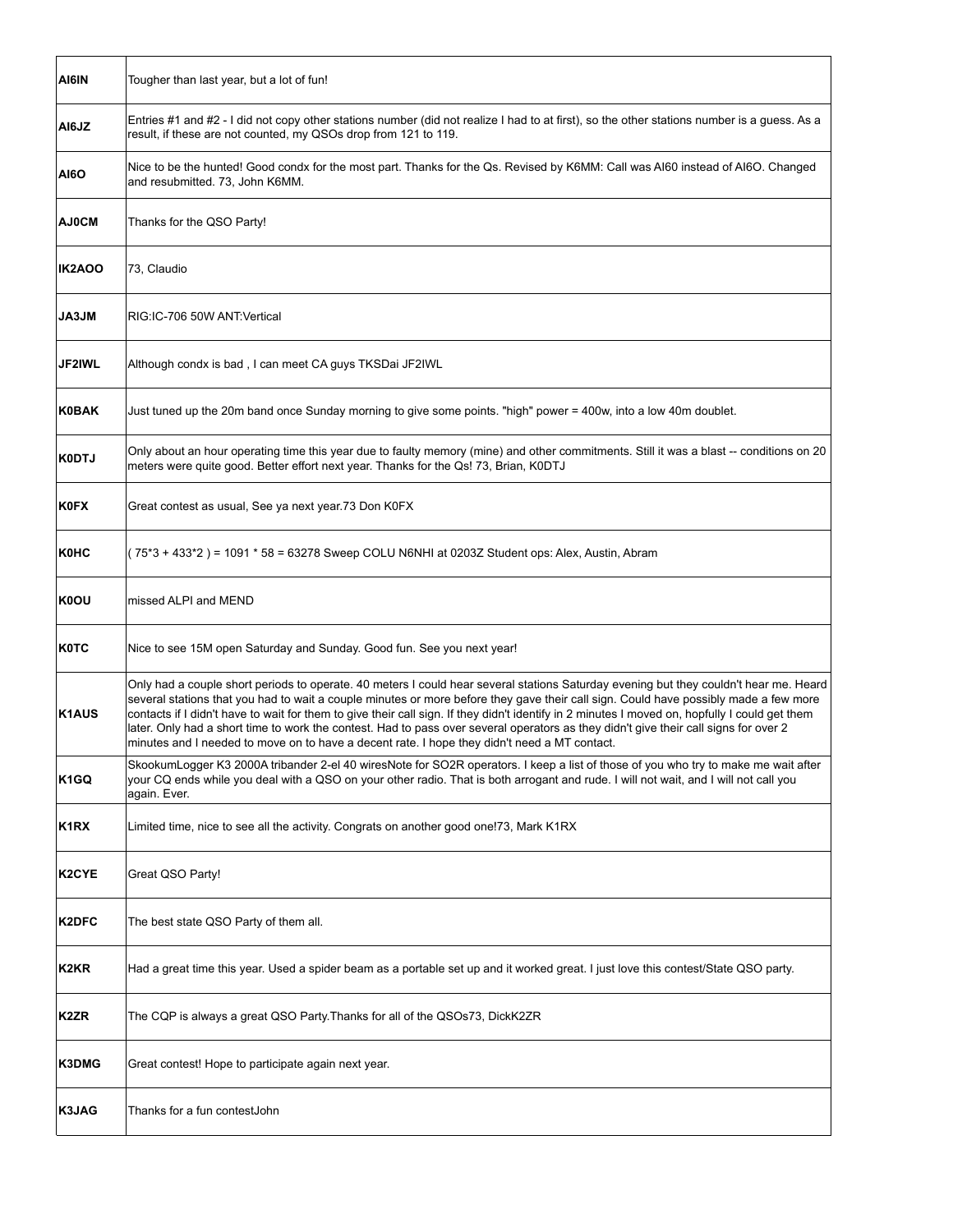| K3MAW             | Great contest, thanks for running it.                                                                                                                                                                                                                                |
|-------------------|----------------------------------------------------------------------------------------------------------------------------------------------------------------------------------------------------------------------------------------------------------------------|
| K3TW              | "I was pleased to find 10m open to California!" "I was pleased to find 10m open to California!"                                                                                                                                                                      |
| K3UA              | Fun as always!                                                                                                                                                                                                                                                       |
| K3ZA              | Fun to work the CA Qso party. Lots of signals from your state out here in PA. Pa Qso party next Weekend.k3za                                                                                                                                                         |
| <b>K4AMA</b>      | 73 Tony K4AMA                                                                                                                                                                                                                                                        |
| K4BYN             | Good time, thanks to all California stations.                                                                                                                                                                                                                        |
| K4IU              | I should have done phone to improve chances at a sweep! Thanks for one of the best QSO parties of the year. I always look forward to<br>it.                                                                                                                          |
| <b>K4VUQ</b>      | New ham in 2015 first contest, first attempt at uploading such a file. I apologize in advance for any newbie errors.                                                                                                                                                 |
| <b>K4YND</b>      | great fun even made some 15 meter Q's                                                                                                                                                                                                                                |
| K <sub>5</sub> AX | Casual contester.                                                                                                                                                                                                                                                    |
| K5GQ              | Band conditions were better than last week; TXQSO party.Antenna was in the tree. Not able to raise it.                                                                                                                                                               |
| K5KJ              | Band conditions, especially on 20m and 15m were great on Saturday. However, Sunday was a different story with poor conditions mid-<br>day to mid-afternoon. Running 5 Watts was a challenge, especially Sunday. Thanks for another enjoyable contest. 73, Sam - K5KJ |
| K5TIA             | NICE LONG PARTY GOOD CONDITIONS LOTS OF STATIONS THANK YOU CALIFORNIA                                                                                                                                                                                                |
| K5TU              | Lots of activity. Surprised to see so much activity on 15M. Operated from home with 102ft attic loop fed with 450 ohm ladder line and<br>50W.                                                                                                                        |
| K6AQL/M           | Mobile Multi-Single LP                                                                                                                                                                                                                                               |
| K6BBQ             | Tricycle mobile in Marin County - MARN                                                                                                                                                                                                                               |
| K6BEW             | Correction to previous submission                                                                                                                                                                                                                                    |
| <b>K6CSL</b>      | A long way from my 2012 score when I did 286 x 45=38,610. However it was fun.                                                                                                                                                                                        |
| K6D               | Demo Station at Disaster Prep Fair w/ low dipole HF Demo Station at Valley Disaster Preparedness Fair - operated ~4 hours with lots<br>of interruptions to talk with Fair visitors.www.valleydisasterfair.com                                                        |
| K6DGW             | First out-of-state CQP. It would be a lot more fun if I was further away than NW NV.                                                                                                                                                                                 |
| K6EL              | My Cabrillo upload shows line 108 to be 15 CW, but your error feedback shows that line to be 40 phone. What's up with that?                                                                                                                                          |
| K6ELE             | Had antenna failure and spent considerable time on the roof fixing it.                                                                                                                                                                                               |
| K6FNI             | I'm a first timer for the California QSO Party. In fact, other than SKCC WES this is the only other time I've entered a contest. Learned<br>quite a bit about Cabrillo files and gained some good operating experience.                                              |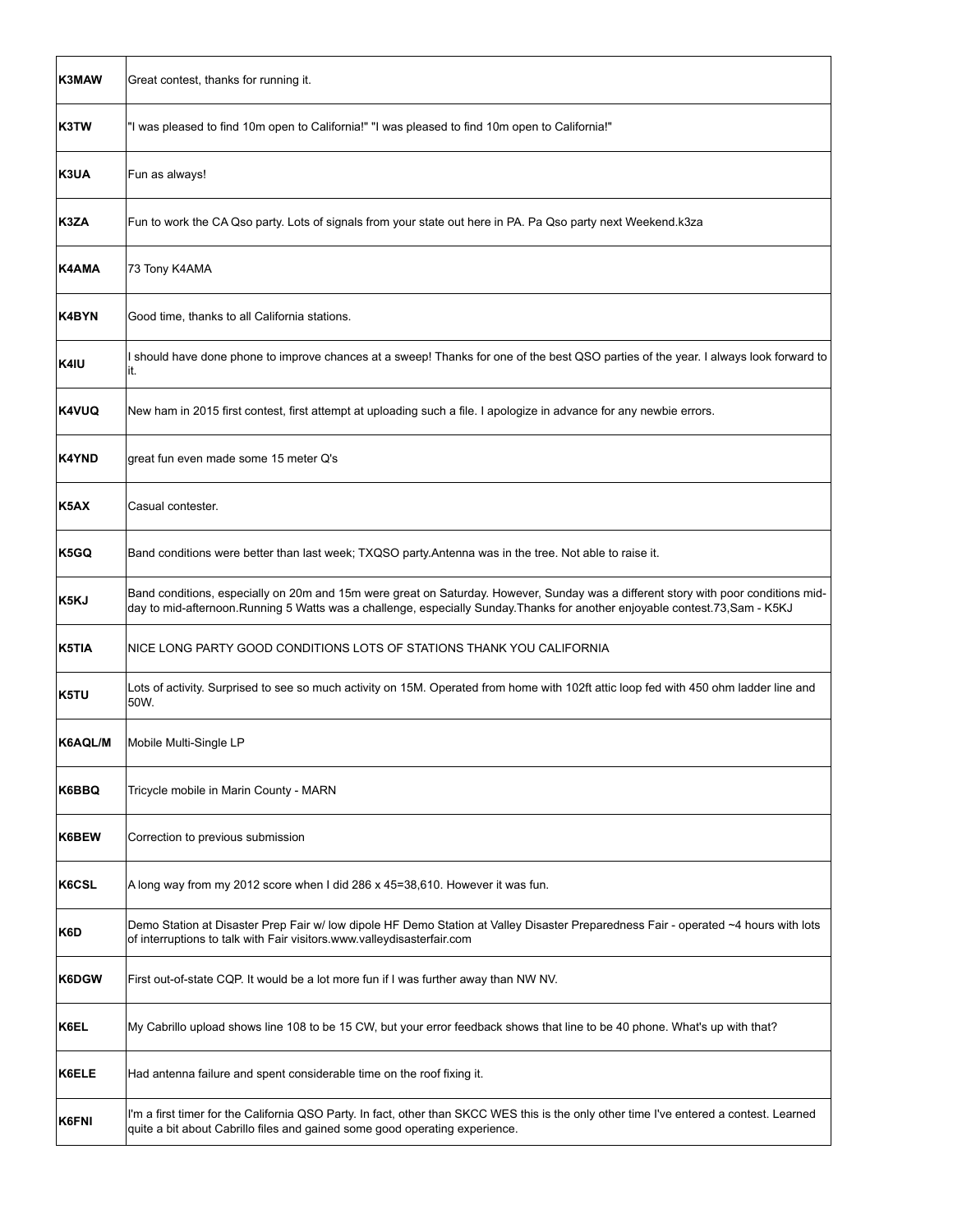| <b>K6IDS</b> | Great event; will plan better next time. Please see QRZ.com for club info. Champion ARS, AE6NX/G8LOF, trustee. Steve and his<br>family live in the UK. They graciously allow me to activate K6IDS as needed. I also use it when demonstrating ham radio<br>towellkids! Field Day-style events, etc. :-)73/Tom                                                                                                                                                                                                                                                                                                                                                                                                                                                                                                                                                                                                                                                                                                                 |
|--------------|-------------------------------------------------------------------------------------------------------------------------------------------------------------------------------------------------------------------------------------------------------------------------------------------------------------------------------------------------------------------------------------------------------------------------------------------------------------------------------------------------------------------------------------------------------------------------------------------------------------------------------------------------------------------------------------------------------------------------------------------------------------------------------------------------------------------------------------------------------------------------------------------------------------------------------------------------------------------------------------------------------------------------------|
| K6JBH        | Thanks for the great contest.Rob K6JBH                                                                                                                                                                                                                                                                                                                                                                                                                                                                                                                                                                                                                                                                                                                                                                                                                                                                                                                                                                                        |
| <b>K6JEB</b> | Even with a late start this went better than expected until the final hour when my keyer bombed-out and I 'roughed-it' using my<br>Vibroplex the rest of the time contest. I actually hooked-up the microphone and made the SSB QSOs this year. Nice to hear many of<br>your voices! Great to hear some QRPers as well! I ran 300w from a Yagi on 20m/15m10m as well as on the Vertical for 80m and 40m.<br>I was running 100w on 160m. Note to self: get voice macros actually set up before the contest.; ) Even with a late start this went better<br>than expected until the final hour when my keyer bombed-out and I 'roughed-it' using my Vibroplex the rest of the time contest. I<br>actually hooked-up the microphone and made the SSB QSOs this year. Nice to hear many of your voices! Great to hear some QRPers<br>as well! I ran 300w from a Yagi on 20m/15m10m as well as on the Vertical for 80m and 40m. I was running 100w on 160m. Note to<br>self: get voice macros actually set up before the contest.;) |
| K6KLY        | missed NWT and MAR                                                                                                                                                                                                                                                                                                                                                                                                                                                                                                                                                                                                                                                                                                                                                                                                                                                                                                                                                                                                            |
| K6KQV        | Fun QSO Party even with poor day-time band conditions. Many thanks to all opswho made the contest a success. Hope to see<br>everyone next time. Vy 73 de K6KQV.                                                                                                                                                                                                                                                                                                                                                                                                                                                                                                                                                                                                                                                                                                                                                                                                                                                               |
| <b>K6LRN</b> | Have take time off different. By the time I got back Sat. eve, 40 was NG here. Luckily 80 was OK.                                                                                                                                                                                                                                                                                                                                                                                                                                                                                                                                                                                                                                                                                                                                                                                                                                                                                                                             |
| K6M          | Not quite as good as last year. Only two stations using K3/KPA500 and eight ops, one was a newbie. Weather was terrible: taking<br>down seven antennas in rain/snow mix on Sunday was not enjoyable. The contest, as ever, was lots of fun, we provided the elusive<br>Modoc mult to 1211 different stations, 2072 QSOs total.                                                                                                                                                                                                                                                                                                                                                                                                                                                                                                                                                                                                                                                                                                |
| K6QK         | Thanks for a great contest!                                                                                                                                                                                                                                                                                                                                                                                                                                                                                                                                                                                                                                                                                                                                                                                                                                                                                                                                                                                                   |
| K6S          | SISKIYOU COUNTY, (CN81QT) MULTI/MULTI LOW POWER.                                                                                                                                                                                                                                                                                                                                                                                                                                                                                                                                                                                                                                                                                                                                                                                                                                                                                                                                                                              |
| <b>K6SCA</b> | 73 N6C (K6SCA)                                                                                                                                                                                                                                                                                                                                                                                                                                                                                                                                                                                                                                                                                                                                                                                                                                                                                                                                                                                                                |
|              |                                                                                                                                                                                                                                                                                                                                                                                                                                                                                                                                                                                                                                                                                                                                                                                                                                                                                                                                                                                                                               |
| K6TER        | redexa redexa                                                                                                                                                                                                                                                                                                                                                                                                                                                                                                                                                                                                                                                                                                                                                                                                                                                                                                                                                                                                                 |
| K6UD         | Hi Guys, This year we setup camp at Warner Springs in some part of Anza Borego.Not a lot of contacts but we had a great time. We<br>will work harder next year!73 de Lot / k6irf                                                                                                                                                                                                                                                                                                                                                                                                                                                                                                                                                                                                                                                                                                                                                                                                                                              |
| K6UDA        | Just wanted to claim enough to be at the top of Placer County.                                                                                                                                                                                                                                                                                                                                                                                                                                                                                                                                                                                                                                                                                                                                                                                                                                                                                                                                                                |
| K6VO         | Where was Alaska? Missed it for a clean sweep. Just one QSO with DelawareBut we had a blast at K6VO, despite worsening QRN<br>and other local interference especially on 40m. Sorry that Tim (AF6GL) couldn't make it this year due to being called in for a 24 hour<br>shift! Mostly a two-man effort from Richard (K6RBS) and me, along with logistical support and a few QSOs from Mike (NM6X). Many<br>thanks to the states of Illinois and Texas, and the province of Ontariofor over 100 QSOs each. Thanks also to K9CT for 9 QSOs and<br>VE3TW, K7SV, and W9PA for 8 QSOs each. See you again next year. Dana, K6NR.                                                                                                                                                                                                                                                                                                                                                                                                   |
| K6VVA/6      | Limited QRV in SBEN again this year, but also an enjoyable Tri-Tip lunch with W6SC and XYL who stopped by on their way to MERC<br>(as NN6C).Over 300 CQ's to net 107 QSOs with the punk condx for a weenie 100w portable. Bring back those 1957 Sunspots when I<br>was first licensed !!!73 & KB, Rick - K 6 V V A * The Locust                                                                                                                                                                                                                                                                                                                                                                                                                                                                                                                                                                                                                                                                                               |
| K6W          | I lost 4 hours at the start of the contest because I got called into my work for an emergency service call, otherwise my score would<br>have likely been higher.                                                                                                                                                                                                                                                                                                                                                                                                                                                                                                                                                                                                                                                                                                                                                                                                                                                              |
| K6Y          | K6Y again worked a Yolo County Expedition from a Walnut Orchard just west of Winters, CA. Band conditions above 20m were poor,<br>20m was okay, 40m and 80m were good. Best operating time was Saturday evening on 80m until about 0645 UTC when everyone<br>disappeared and went to bed. We had a family of skunks pay us a visit Saturday evening for awhile. The K6Y SOP in these situations<br>is leave the critters alone. They looked around and left after about five minutes. Walnut harvest was finished so between shifts or<br>antenna retunes, walnut collecting was a secondary mission to CQP. Current crew can no longer pass a flight physical so I will be<br>looking for new younger help for future CQP County Expeditions. Operators KD6WKY, AF6HC, KK4XU, KC4PGH, K6LIV                                                                                                                                                                                                                                  |
| <b>K7HBN</b> | Fun as always. Again Kudos to K6AQLThanks and 73 de K7HBN                                                                                                                                                                                                                                                                                                                                                                                                                                                                                                                                                                                                                                                                                                                                                                                                                                                                                                                                                                     |
| K7SS         | FUN! thank you California.                                                                                                                                                                                                                                                                                                                                                                                                                                                                                                                                                                                                                                                                                                                                                                                                                                                                                                                                                                                                    |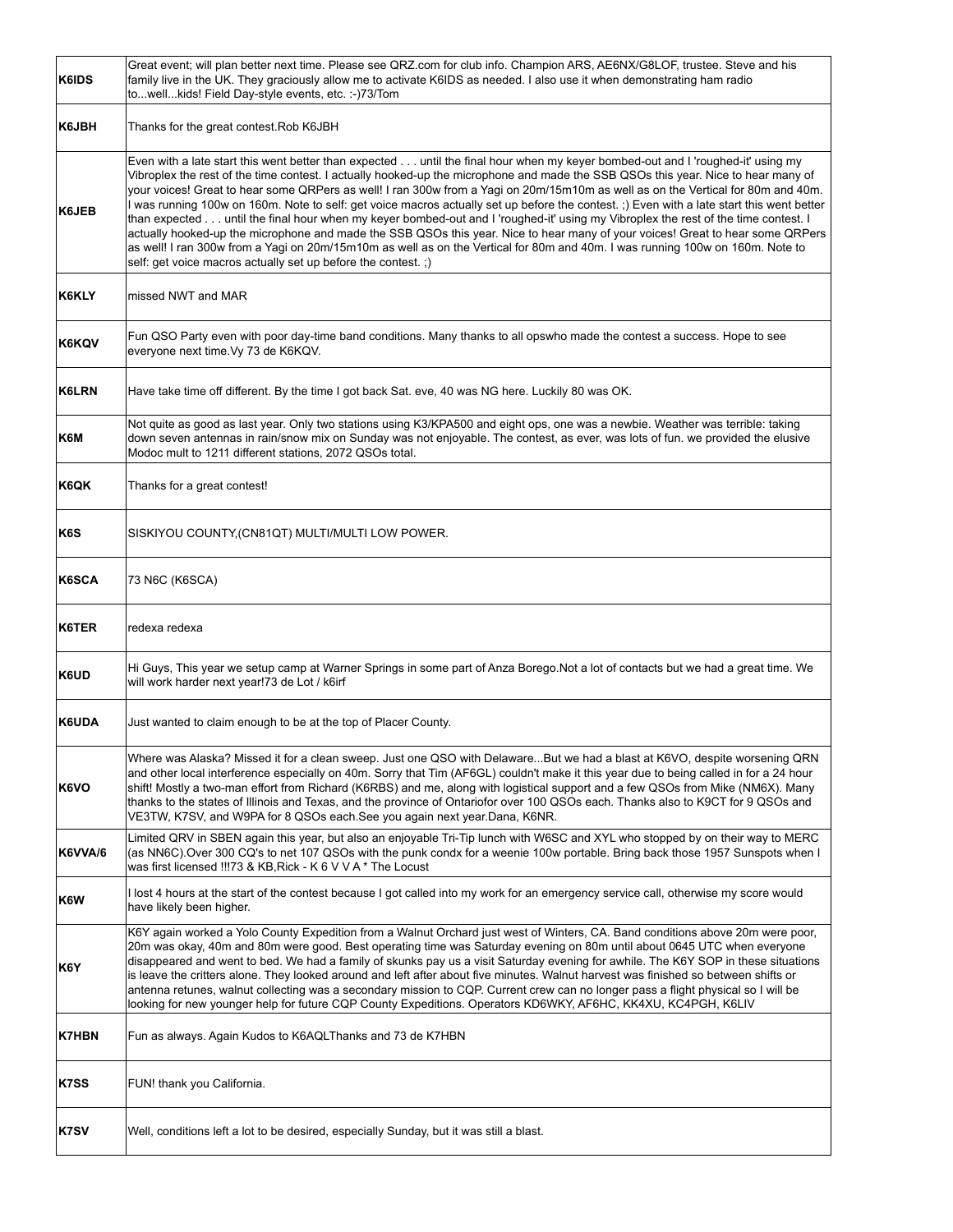| K8OSF         | Very Good contest. It has been many years since I have been able to participate in contests, it was great. Thank all the organizers.Jim<br>Berner K8OSF, in the smoky mountains of NC.                                                                                                                                                                                                                     |
|---------------|------------------------------------------------------------------------------------------------------------------------------------------------------------------------------------------------------------------------------------------------------------------------------------------------------------------------------------------------------------------------------------------------------------|
| K9CT          | Funeven when it is slow. Always activity on at least a couple of bands. Conditions were not the best but everyone seemed to endure.<br>Thanks for the QSOs.FlexRadio Flex 6700 used SO2R with Maestro control interface.Expert 2K-FA and Alpha 87A                                                                                                                                                         |
| K9GDF         | Antenna is rain gutter and downspouts.                                                                                                                                                                                                                                                                                                                                                                     |
| K9JWV         | Consider this a check logtoo little personal time to enjoy fully                                                                                                                                                                                                                                                                                                                                           |
| K9NR          | First time in the CAQP. Thanks to all                                                                                                                                                                                                                                                                                                                                                                      |
| K9ZM          | Society of Midwest Contesters                                                                                                                                                                                                                                                                                                                                                                              |
| KA2DHZ        | Hi Peter: I found and corrected the 2 errors, and resubmitted the log. I also added your email address to the header, which was left<br>blank. Should be OK now. 73, John, K6MM                                                                                                                                                                                                                            |
| <b>KB0EO</b>  | What a fun contest and excellent conditions on 14, 20, and 40 meters - hugesignals coming out of California made it fairly easy to rack<br>up the QSOs. Imissed two counties: Merced (MERC) and Tulare (TULA). 10 meters never showed upand I decided not to stay up late<br>to work 80 meters. I received a handful of S9+50 signal reports - a pipeline between MN and CA.73,Dan - KB0EO Northfield, MN  |
| KB3LIX        | Nice contest. Join us for the PA QSO Party next weekend. 73                                                                                                                                                                                                                                                                                                                                                |
| <b>KB7N</b>   | Thank you for the 2016 CA QP. Did OK with present radio conditions. Thank also, all of you that worked the WA stations during the<br>Salmon Run. Take care. Mark.                                                                                                                                                                                                                                          |
| KB9FPY        | I had more contacts on 15 meter then any other band. Even with low sun spots I was open for me. Had a great time                                                                                                                                                                                                                                                                                           |
| <b>KC0DEB</b> | Could not be in the CQP for very long due to other commitments. Great to see 15m open with strong signals from CA!73, John<br><b>KC0DEB</b>                                                                                                                                                                                                                                                                |
| <b>KC0ZVN</b> | EMAIL: radiosetc@cox.netKC0ZVNCAQP.LOG.cabrillo.txt                                                                                                                                                                                                                                                                                                                                                        |
| KC1EEP        | I had problems figuring out your log software. I had kept a written log so I could figure out the software when I send in my log. This<br>being my second contest to ever participate in I failed the log QSO times.                                                                                                                                                                                       |
| <b>KC3RN</b>  | Only had limited operating time, but had a blast with my modest station.                                                                                                                                                                                                                                                                                                                                   |
| <b>KC4TEO</b> | Pretty good participation and fun as usual. I wish that the QRN on 80 and 40 was not so severe as those two bands were<br>disappointments. It was "thrilling" to work some people on ten meters again as the band was open at times but it seemed that most<br>people were avoiding it. Great contest! I always love this one, solar conditions aside.bob, KC4TEOMadison, ALAlabama Contest<br>Group (ACG) |
| <b>KC70</b>   | As a "7" I had to answer the "are you in CA" question :)                                                                                                                                                                                                                                                                                                                                                   |
| <b>KD0HTS</b> | Thanks!                                                                                                                                                                                                                                                                                                                                                                                                    |
| <b>KD0JLE</b> | Enjoyed the party. Thanks.                                                                                                                                                                                                                                                                                                                                                                                 |
| KD5FBA        | Hopefully I will be on the air more time. Enjoy this one every year. Great fun to test my new FT-991 and to reconnect w/contesting<br>after 17 year absence.                                                                                                                                                                                                                                               |
| <b>KD7DCR</b> | NOTE: this is a club entry: Big Sky Contesters up in Montana sec/state.It tried to call me a multi-multiI changed that over to single op<br>as that is what I am - a single operator, filing my log for a club score too.                                                                                                                                                                                  |
| KD9DDE        | Thank YouA lot of fun73'sRobert "RayBob" Heuer                                                                                                                                                                                                                                                                                                                                                             |
| KD9GY         | Only on the air for less than 5 hours total, but had a lot of fun! It was great to work stations on 15 mtrs, as we all thought it would be<br>dead all weekend. So much for propagation forecastsThanks once again for the contest!!!73.jim / kd9gy                                                                                                                                                        |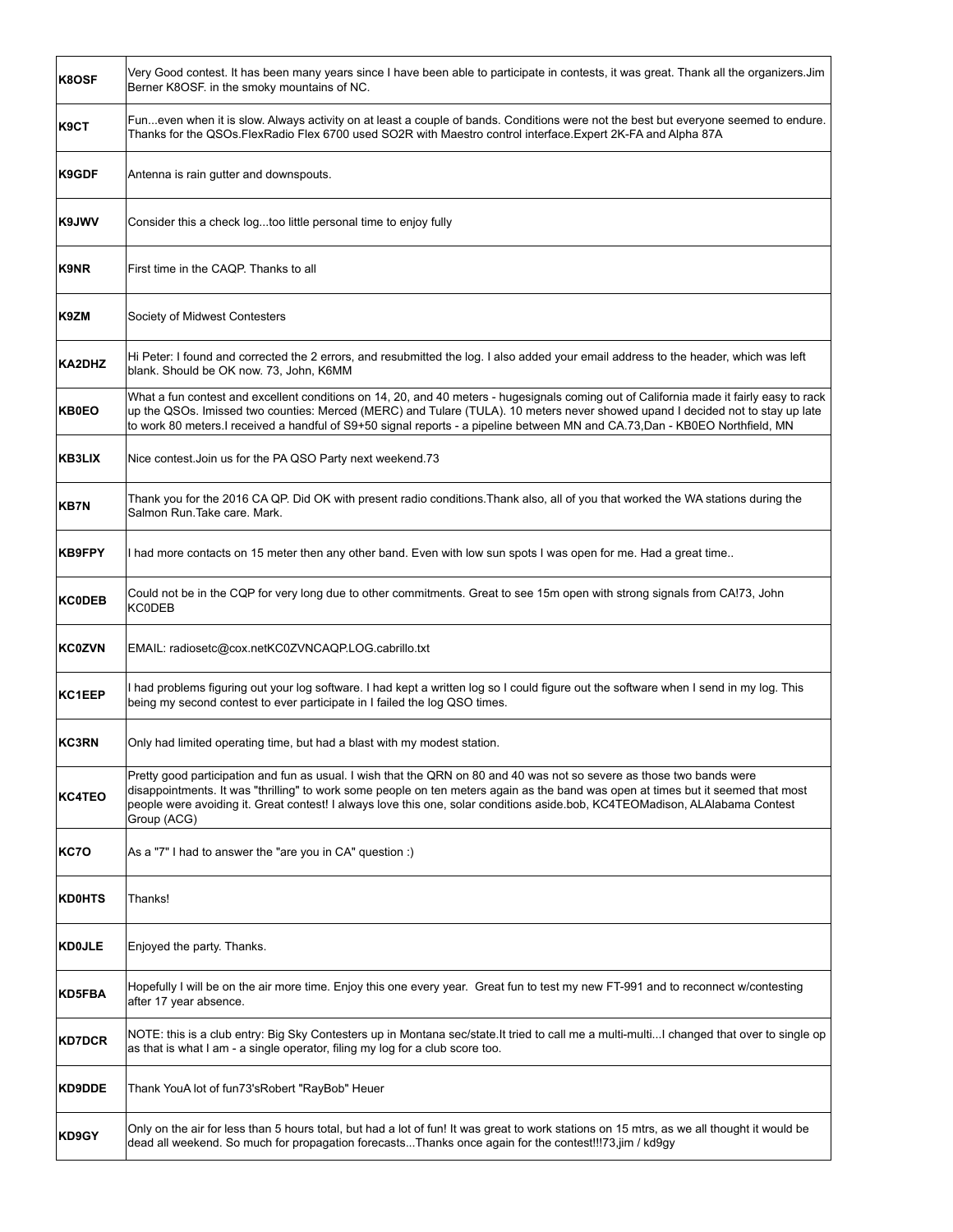| <b>KD9MS</b>  | Fun contest! I wish I had time to operate more. LOTS of stations!                                                                                                                                                                                                                                                                                                                                                                                                           |
|---------------|-----------------------------------------------------------------------------------------------------------------------------------------------------------------------------------------------------------------------------------------------------------------------------------------------------------------------------------------------------------------------------------------------------------------------------------------------------------------------------|
| <b>KE0OR</b>  | Thanks CA for a most enjoyable experience! 73, Dan                                                                                                                                                                                                                                                                                                                                                                                                                          |
| <b>KE0TT</b>  | K3/10 at 5 watts to wires up about 45'. Got in for the last couple of hours, had a great time, with good sigs on 15M and 20M. Thanks<br>for the fun! Just squeaked under the wire to QSO N6ZFO in Lake Co in the last 2 minutes. Thanks! C U next time, 73, Dan ke0tt<br>Elecraft K3/10 at 5 watts to wire antennas up 45'. Thanks for the fun! 15M condx were excellent Sunday, while 20M were good.                                                                       |
| KE4KY         | Great time                                                                                                                                                                                                                                                                                                                                                                                                                                                                  |
| KE5LQ         | 2016 CA QSO PARTY                                                                                                                                                                                                                                                                                                                                                                                                                                                           |
| <b>KE5TQA</b> | Great contest! lots of stations online.                                                                                                                                                                                                                                                                                                                                                                                                                                     |
| <b>KE6IUE</b> | Thank you!                                                                                                                                                                                                                                                                                                                                                                                                                                                                  |
| <b>KE6UAR</b> | Enjoyed what little I could do, but wanted to support REDXA. Hope to do better next year.                                                                                                                                                                                                                                                                                                                                                                                   |
| <b>KE6ZSN</b> | Thank You &KB!!!                                                                                                                                                                                                                                                                                                                                                                                                                                                            |
| KE8FT/6       | Please note that rig interface was not working in the firstthree QSO exchanges therefore the frequency reports only the band.                                                                                                                                                                                                                                                                                                                                               |
| KE8G          | I had a great time! I always enjoy this QSO party and I'm looking forward to the next one!!73 de Jim - KE8G                                                                                                                                                                                                                                                                                                                                                                 |
| KF3G          | Due to a Glitch in my (self written) Logger App., a Number of the California Operators Counts were logged as 1 greater than was<br>actually recorded. I believe, and hope, that the Numbers listed below are now correct; although, a few may now be 1 less than was<br>actually received. Thank you and the participating California Operators for the Contest, I hada great Time (ignoring the Glitch), and<br>hope to participate again next Year. Portable QTH - FM29jw |
| <b>KF7PBM</b> | 1st time in CA QSO                                                                                                                                                                                                                                                                                                                                                                                                                                                          |
| KG6HJU        | Hi there, I'm confused by the following error/warning: 5: Incorrect LOCATION line expected LOCATION: state-province-or-CA-county-<br>abbreviationSobased on this errorI changed the location to read: CA-alameda-alam which is exactly what the error indicates the<br>format should beand I STILL get the error. Either you have a bug or the format that is displayed in the error is incorrect. Thanks, Steve<br>KG6HJU                                                  |
| KG6N          | Running low power with poor condx was a real challenge. I always appreciate seeing all the stations who come out to operate this<br>contest.                                                                                                                                                                                                                                                                                                                                |
| KH6VM         | My first Cabrillo file! Like you couldn't tell. Sorry I had a hard time finding a program that will cover QRZ ADIF to Cabrillo. Mahalo and I<br>hope you can use the Cut and Past Copy I sent in.                                                                                                                                                                                                                                                                           |
| KIOI          | Always a great QSO party from California hams. I couldn't believe how strong the sigs on 15m were Sat. afternoon! Some Cal stations<br>were blowing in at 40 over !! had too much to do and the wx was perfect here so my time at the radio was limited. Thanks to all the Cal<br>stations and the party organizers for a great qso party once again. I see some pretty big scores from the leaders.73 Mark KI0I                                                            |
| KI8CX         | best yet! Two kids and Dad operated, everyone had fun!                                                                                                                                                                                                                                                                                                                                                                                                                      |
| <b>KJ0P</b>   | QUALITY TST OPS IN CA - TU 73                                                                                                                                                                                                                                                                                                                                                                                                                                               |
| <b>KJ4AOM</b> | tnx for a great contest                                                                                                                                                                                                                                                                                                                                                                                                                                                     |
| <b>KJ4LTA</b> | Thanks for all the FUN!!                                                                                                                                                                                                                                                                                                                                                                                                                                                    |
| KJ9C          | Nice to see so much activity, even on ten. Weather too nice to try for a win so just a few hours to be sure Indiana is in your logs<br>don't forget INQP first Saturday in May                                                                                                                                                                                                                                                                                              |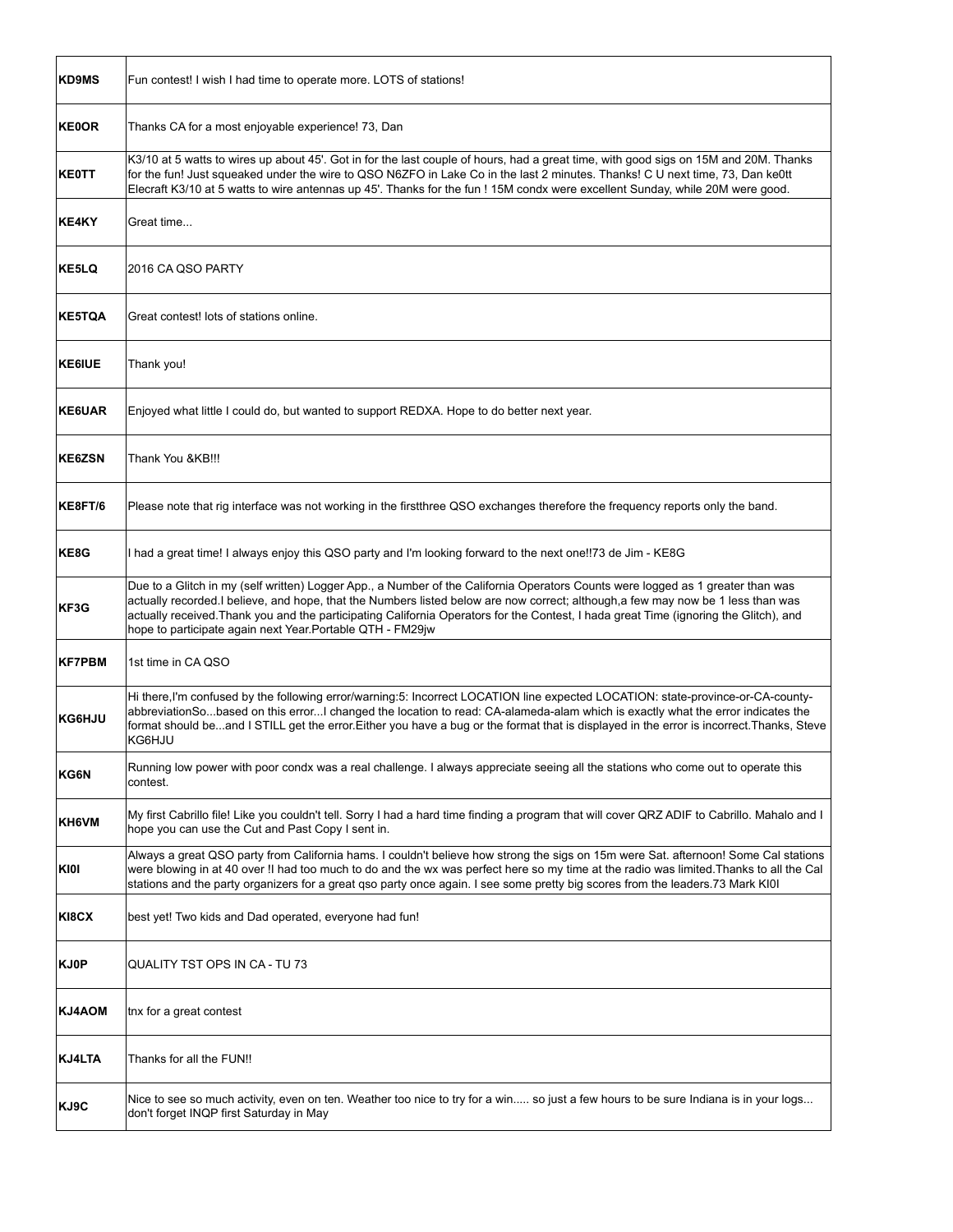| KK6ABZ                        | Had a great time for my first contest. Learned a lot with contesting. Hope i get better as time goes by. I will definitely do this again                                                                                                                                                                                                                                                                                                    |
|-------------------------------|---------------------------------------------------------------------------------------------------------------------------------------------------------------------------------------------------------------------------------------------------------------------------------------------------------------------------------------------------------------------------------------------------------------------------------------------|
| <b>KK6DPE</b>                 | Solo this year and did better than expected! I had a lot of fun! Ran solo without the Elmer this year. Still had fun and looking forward to<br>next year.                                                                                                                                                                                                                                                                                   |
| KK6I                          | I really enjoyed the few hours I was able to operateeveryone was cordial and friendly!                                                                                                                                                                                                                                                                                                                                                      |
| KK6L                          | A casual effort from my new QTH in Centre County, PA. KB!                                                                                                                                                                                                                                                                                                                                                                                   |
| KK6ZIZ                        | This was a lot of fun. Thank you for this contest. Will be back next year.                                                                                                                                                                                                                                                                                                                                                                  |
| KK7A                          | I only had a few minutes this weekend. Poor planning on my part as the CQPI only had a few minutes I only had a few minutes to jump<br>on which is too bad, since CQP is always a lot of fun. Looking forward to next year.                                                                                                                                                                                                                 |
| <b>KK9JEF</b>                 | First ever contest entered - really proud of working two dozen stations QRP CW from IL with a wire antenna! Thanks to all the ops who<br>slowed down or repeated numbers, made the experience very enjoyable.                                                                                                                                                                                                                               |
| <b>KM4EBZ</b>                 | California QSO Party GREAT WEEKEND !! Thanks to all the stations from CA with great stations and skills that made east coast hams<br>happy, especially on 10 meters. 73, Bob KM4EBZ- in the Tennessee Smoky Mountains                                                                                                                                                                                                                       |
| KM6AXC                        | HI THERE NOT MUCH GOOD WITH CREATING FILES. IT WAS ALL I COULD DO TO CUT AND PASTE:):) OH WELL, IT WAS<br><b>FUN.JERRY</b>                                                                                                                                                                                                                                                                                                                  |
| KM6BMA                        | California New Contester This is my First time doing a Contest, hope I did this right, it was fun, Thanks, James (Duke) KM6BMA                                                                                                                                                                                                                                                                                                              |
| KM6G                          | YL Thanks for all the contacts!                                                                                                                                                                                                                                                                                                                                                                                                             |
| KN4Y                          | Great Saturday QSO party, worked CW on 5 bands, Sunday slow heard only loud stations. Not close toa sweep, low power on 80-<br>meters just don't smash througthe pile ups. Yes again next year. Saturday an active CW day on 5 bands, Sunday heard only loud<br>stations. Stayed up for 80-meters but low power CW did not break the pile-ups. Serial numbers are antiquated, maybe some new<br>exchange next year to make a fun QSO party. |
| KU6F                          | I had a heck of a time getting to a loadable Cabrillo file format for you. There should be 1200 CQO's, there was a mobile station that<br>ended up with a /P6 that may be the multiplier error. If there are any questions, I'll be happy to look at the regular log. These QSO's<br>should attribute to REDXA, YL single op, high power. Any questions, email or phone me. Thank you, LOVE CQP KU6F                                        |
| <b>KU6W</b>                   | This is one of three logs from the Tehama CQP team.                                                                                                                                                                                                                                                                                                                                                                                         |
| KY7M                          | Enjoyed the short skip opening on 15 meters on Sunday. I did not expect to work so many CA stations on a direct path rather than the<br>usual backscatter.                                                                                                                                                                                                                                                                                  |
| <b>NORET</b>                  | This was a good opportunity to test my new antenna.                                                                                                                                                                                                                                                                                                                                                                                         |
| N <sub>1</sub> CC             | Category-Time was 19 actual hours as reported.                                                                                                                                                                                                                                                                                                                                                                                              |
| N1DC                          | Jumped in for a few hours to provide the MA state multiplier. Conditions were not great from EMA. Nothing heard on 10M.                                                                                                                                                                                                                                                                                                                     |
| N <sub>1</sub> LN             | Thanks for the fun!                                                                                                                                                                                                                                                                                                                                                                                                                         |
| N <sub>1</sub> N <sub>N</sub> | 11TH CALIFORNIA QSO PARTY                                                                                                                                                                                                                                                                                                                                                                                                                   |
| N <sub>2</sub> CU             | Operated mobile as a last minute check for upcoming PA and NY QSO Parties. Thanks to all who picked out my signal from the many<br>callers.                                                                                                                                                                                                                                                                                                 |
| N3AM                          | Loads of fun. Surprised to see 10m open on Saturday.                                                                                                                                                                                                                                                                                                                                                                                        |
| N4CW                          | Great fun, every year! More mobiles would enhance the chances for more multsbut will work with what shows upcouldn't miss the<br>fun! Many thanks, Californians!                                                                                                                                                                                                                                                                            |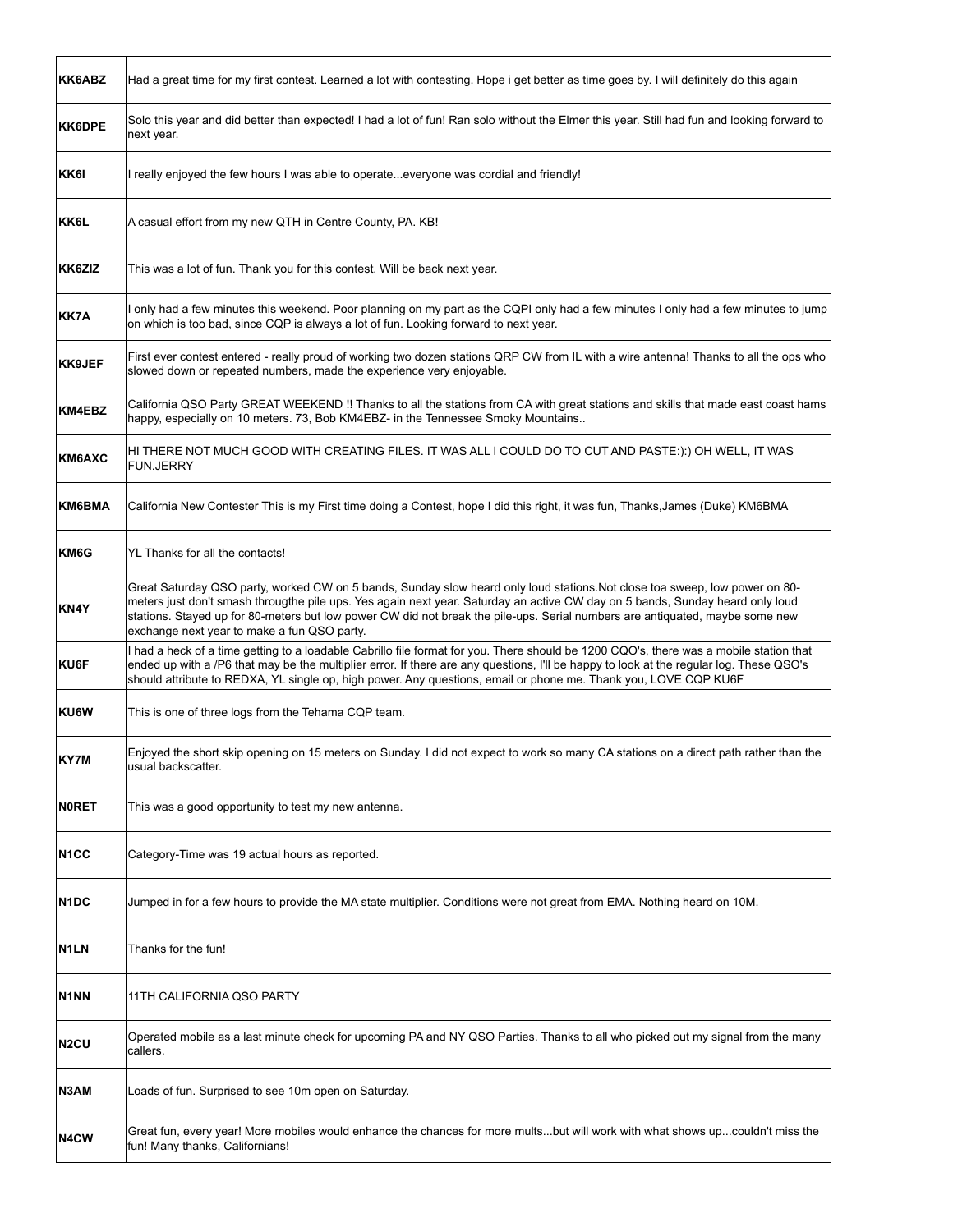| N4PN          | LOTSA FUN AS ALWAYS. EARLIEST SWEEP EVER HERE FOR SUREWORKED NN6CON 15SSB ONLY 5HOURS 41MINS INTO<br>CONTESTFUNNY WORKING ONLY ONEMOBILE IN A QSO PARTY - OLE RELIABLE - K6AQL/mTHANKS TO ALL THEGREAT<br>OPERATORS AND FRIENDS ON THE LEFT COAST                                                                                                                                                                                                                                                                                                                                                                                                                                                                                                                                                                                                                                                                                                                                                                                     |
|---------------|---------------------------------------------------------------------------------------------------------------------------------------------------------------------------------------------------------------------------------------------------------------------------------------------------------------------------------------------------------------------------------------------------------------------------------------------------------------------------------------------------------------------------------------------------------------------------------------------------------------------------------------------------------------------------------------------------------------------------------------------------------------------------------------------------------------------------------------------------------------------------------------------------------------------------------------------------------------------------------------------------------------------------------------|
| <b>N5UUA</b>  | 133 contacts, 41 counties, single operator high power (SO-HP) Using HRD I could not make the log exact and I did have to edit the log<br>for the QTH as a result. Please let me know if there is a problem.                                                                                                                                                                                                                                                                                                                                                                                                                                                                                                                                                                                                                                                                                                                                                                                                                           |
| N5WVR         | Thanks for a good contest! I am fairly new to contesting, though I've been a ham over 20 years. I have tried to do as many state QSO<br>parties as possible this year, and this was by far my best score. There were many CA hams on the air!73, Cathy N5WVR                                                                                                                                                                                                                                                                                                                                                                                                                                                                                                                                                                                                                                                                                                                                                                          |
| N5YE          | <b>Great Contest</b>                                                                                                                                                                                                                                                                                                                                                                                                                                                                                                                                                                                                                                                                                                                                                                                                                                                                                                                                                                                                                  |
| N5ZKK         | A very enjoyable event. BZ.                                                                                                                                                                                                                                                                                                                                                                                                                                                                                                                                                                                                                                                                                                                                                                                                                                                                                                                                                                                                           |
| N6A           | 4th year doing CQP!                                                                                                                                                                                                                                                                                                                                                                                                                                                                                                                                                                                                                                                                                                                                                                                                                                                                                                                                                                                                                   |
| <b>N6AJ</b>   | What a great time. I haven't been on 40 meters much, but this contest has changed that.                                                                                                                                                                                                                                                                                                                                                                                                                                                                                                                                                                                                                                                                                                                                                                                                                                                                                                                                               |
| <b>N6BT/7</b> | First CQP from out of state - felt a bit strange. Worked a fellow in Colusa who gave me #6 and it brought back memories of our mobile<br>"race to Colusa" from the late 70's when we were blasting down I-5 and entered Colusa with maybe 10 minutes to go. Will have to put<br>up some CQP antennas for 2017 for the short AZ-CA skip zone, or maybe sneak back across the border.                                                                                                                                                                                                                                                                                                                                                                                                                                                                                                                                                                                                                                                   |
| N6ER          | Enjoyed the few hours I had to operate! Enjoyed th efew hours I had to operate!                                                                                                                                                                                                                                                                                                                                                                                                                                                                                                                                                                                                                                                                                                                                                                                                                                                                                                                                                       |
| N6G           | Rig: K3, P3, KPA500, KAT500, Winkeyer, N1MM+Antennas: Hexbeam at 50 ft on a trailer tower, OCF dipoles at 60 and 75 feet.High<br>points: Gary NA60 joining the team. Getting a clean sweep, with ND finallycalling in the last hour. Watching the tree cutters and<br>experiencing theperiodic earthquakes each time one of the giant beetle-infested pines crashedto earth in a huge cloud of dust. NA6O<br>got a real thrill near the end of thecontest when a pileup exploded on 20 CW. The rate went over 200 but What'swith all these dupes?<br>A glance at the bandmap explained it. We were spotted as(fictitious) K6G. A quick QSY solved the problem but it sure was fun for<br>acouple minutes. Low points: The KPA500 died 4 hours into the contest, so we completed as highpower even though we were barefoot<br>most of the time. At 4 AM on Sunday, Windowsdecided it was time to do an update. N1MM simply disappeared, right in themiddle of a<br>run, and it took 15 minutes to restart (nice time to gostargazing). |
| N6GY          | RESUBMITTED TO SHOW CLUB- REDWOOD EMPIRE DX ASSN.                                                                                                                                                                                                                                                                                                                                                                                                                                                                                                                                                                                                                                                                                                                                                                                                                                                                                                                                                                                     |
| N6HE          | Thanks for a GREAT event! Loved it! Ray N6HE Used N3FJP CQP log, It has spelled-out counties. Hope this is OK.Thanks for a great<br>event!73Ray N6HE                                                                                                                                                                                                                                                                                                                                                                                                                                                                                                                                                                                                                                                                                                                                                                                                                                                                                  |
| N6IC          | Only a few qso's but still funtnx Only a few qso's but fun as alwaystnx                                                                                                                                                                                                                                                                                                                                                                                                                                                                                                                                                                                                                                                                                                                                                                                                                                                                                                                                                               |
| N6IV          | A perfect day: Good wx, good gso's, and good friends.                                                                                                                                                                                                                                                                                                                                                                                                                                                                                                                                                                                                                                                                                                                                                                                                                                                                                                                                                                                 |
| <b>N6MDV</b>  | Operators N6MDV, K6VHY                                                                                                                                                                                                                                                                                                                                                                                                                                                                                                                                                                                                                                                                                                                                                                                                                                                                                                                                                                                                                |
| N6MI          | CQP expedition to the Mojave Desert, Kern County. Operated from the Mojave Desert near Mojave, California from N6MI ham van<br>(n6mi.com).                                                                                                                                                                                                                                                                                                                                                                                                                                                                                                                                                                                                                                                                                                                                                                                                                                                                                            |
| <b>N6MQL</b>  | Thank you for another great event. Band Conditions were excellent Please visit the W6SFM at www.w6sfm.com for more information<br>on our club and the Bi-Annual Bug Roundup Event!                                                                                                                                                                                                                                                                                                                                                                                                                                                                                                                                                                                                                                                                                                                                                                                                                                                    |
| <b>N6NC</b>   | Thanks to San Diego Contest Club for remote operation form NX6T site in Fallbrook CA.73, Larry N6NC                                                                                                                                                                                                                                                                                                                                                                                                                                                                                                                                                                                                                                                                                                                                                                                                                                                                                                                                   |
| <b>N6NHI</b>  | Manually entered -- e-mail if problems and I'll fix I mistakenly gave number 181 twice (AE6MO and W6FUV).                                                                                                                                                                                                                                                                                                                                                                                                                                                                                                                                                                                                                                                                                                                                                                                                                                                                                                                             |
| N6PIH         | First time contester. Thanks! Corrected my class to low power.                                                                                                                                                                                                                                                                                                                                                                                                                                                                                                                                                                                                                                                                                                                                                                                                                                                                                                                                                                        |
| N6RC          | Great fun!                                                                                                                                                                                                                                                                                                                                                                                                                                                                                                                                                                                                                                                                                                                                                                                                                                                                                                                                                                                                                            |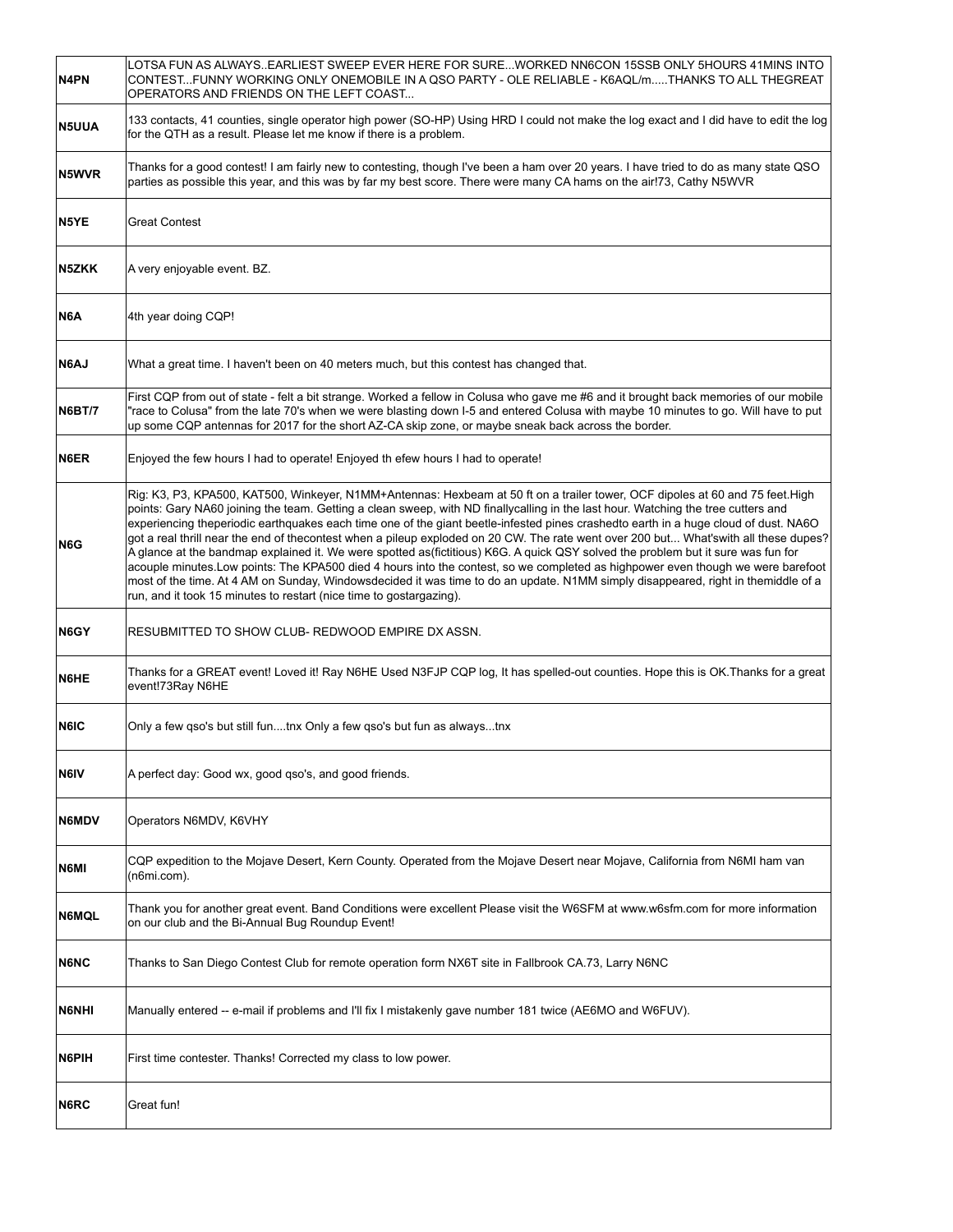| N6RIK        | I tried to fix the 3 lines that have 0(zero) points but no luck.73Rick                                                                                                                                                                                                                                                                                                                                                                                                                                                                                                                                                                                                                                                                                     |
|--------------|------------------------------------------------------------------------------------------------------------------------------------------------------------------------------------------------------------------------------------------------------------------------------------------------------------------------------------------------------------------------------------------------------------------------------------------------------------------------------------------------------------------------------------------------------------------------------------------------------------------------------------------------------------------------------------------------------------------------------------------------------------|
| N6RV         | Just having fun. Maybe next year I will give a full effort! I just put a few hours in. Next year a full effort.                                                                                                                                                                                                                                                                                                                                                                                                                                                                                                                                                                                                                                            |
| <b>N6SPP</b> | Great Fun! FT-991, Budipole, nr Groveland, CA                                                                                                                                                                                                                                                                                                                                                                                                                                                                                                                                                                                                                                                                                                              |
| N6T          | County Expedition Last year in Tehama for this team. At last minute we split the team and did Trinity, Tehama and Colusa.                                                                                                                                                                                                                                                                                                                                                                                                                                                                                                                                                                                                                                  |
| N6TNT        | Basically learning the IC-7300, thus this was mainly from answering CQ, as I am not contest ready yet. 20M was pretty hot, then 15m<br>outa nowhere was hot, then40 finished the day. I was surprised there wasn't more 15M as I was hearing the east coast with minimal<br>noise. Next year will be more of an effort for sure. It was a great time.                                                                                                                                                                                                                                                                                                                                                                                                      |
| N6TV         | Missed Alaska for the sweep. Thanks to W6NF/M for North Dakota! Conditions were poor, but it was wonderful to see 10m open up for<br>a brief period on Saturday. I kept checking 10m on Sunday, but it seemed totally dead. Thanks to all the County Expeditioners for their<br>hard work to ensure that all 58 California Counties would be on the air.                                                                                                                                                                                                                                                                                                                                                                                                   |
| <b>N6VNI</b> | FIRST TIME CONTESTER LONG TIME DXER.                                                                                                                                                                                                                                                                                                                                                                                                                                                                                                                                                                                                                                                                                                                       |
| <b>N6YEU</b> | This was a field day style portable county expedition to Sierra county. I was in Tahoe Natl. Forest about 15 miles NW of Downieville.<br>Not my best effort over the years. QTH was ok but not perfect. Conditions were up and down but glad 15 meters was open and was<br>able to catch the 10 meter opening on Sat. Decided to head home Sunday night. Glad I did as a thunder storm hit the area as I was<br>driving out with rain and hail coming down in buckets!                                                                                                                                                                                                                                                                                     |
| <b>N7EPD</b> | Great fun as always. Had more time this year so score is better!                                                                                                                                                                                                                                                                                                                                                                                                                                                                                                                                                                                                                                                                                           |
| N7MZW        | Kenwood TS-950SD, Heil BM-10, and G5RV up 50 feet, running N-Sat 6,053 feet elevation in Laramie County. Part time effort during<br>marginal band conditions. Called more than once by anon-California station while I was calling "CQ California only" for a last state<br>WAS request! Just a few short "runs", and mostly a "hunt and Pounce" affair! Thanks for the Q's."November Seven Many Zebras<br>Walking" Kenwood TS-950SD, Heil BM-10 Headset, and a 102 ft. G5RV up 50 feet above my Apartment, at 6,053 feet elevation in<br>Laramie County Wyoming. A part time effort this year. Wanted to give a few folks the WY multiplier. Thanks for the contacts. CQP is my<br>favorite state QSO Party contest! "November Seven Many Zebras Walking" |
| n7oq/6       | Call is N7OQ but used N7OQ/6 for contest. Also the multiplier error CA should have been YUBA not sure how to change this after<br>upload.                                                                                                                                                                                                                                                                                                                                                                                                                                                                                                                                                                                                                  |
| N7QQ         | California QSO Party is still the best of them all!!                                                                                                                                                                                                                                                                                                                                                                                                                                                                                                                                                                                                                                                                                                       |
| <b>N7VS</b>  | Conflicts limited my air time. Hope to be back next year.                                                                                                                                                                                                                                                                                                                                                                                                                                                                                                                                                                                                                                                                                                  |
| N8II         | 15 AND EVEN 10 WERE USEFUL, but both could have used more activity, I had a run of about 135 stations on 20 SSB starting<br>around 2250Z, a lot fun!                                                                                                                                                                                                                                                                                                                                                                                                                                                                                                                                                                                                       |
| N9EF         | Fun contest. Wish conditions weren't so noisy. Prop to CA seemed pretty good on 15 and 20 though. Never did hear anything on 10.                                                                                                                                                                                                                                                                                                                                                                                                                                                                                                                                                                                                                           |
| <b>N9HDE</b> | Great signals from California to Iowa on 15 meters CW Sunday afternoon.                                                                                                                                                                                                                                                                                                                                                                                                                                                                                                                                                                                                                                                                                    |
| <b>N9NBC</b> | had a blast grp was great but went south Sunday afternoon most of the day sunday was spent seal coating the drive way but played a<br>few hours in the am 73                                                                                                                                                                                                                                                                                                                                                                                                                                                                                                                                                                                               |
| N9RV         | Always a great event. Lots of activity as usual.                                                                                                                                                                                                                                                                                                                                                                                                                                                                                                                                                                                                                                                                                                           |
| N9WL         | Thanks to the sponsors and participants. Always fun.                                                                                                                                                                                                                                                                                                                                                                                                                                                                                                                                                                                                                                                                                                       |
| NC6B/P       | Worked portable from Cinder Cones OHV area in AZ. Would much rather been at home.                                                                                                                                                                                                                                                                                                                                                                                                                                                                                                                                                                                                                                                                          |
| NC6D         | blind op                                                                                                                                                                                                                                                                                                                                                                                                                                                                                                                                                                                                                                                                                                                                                   |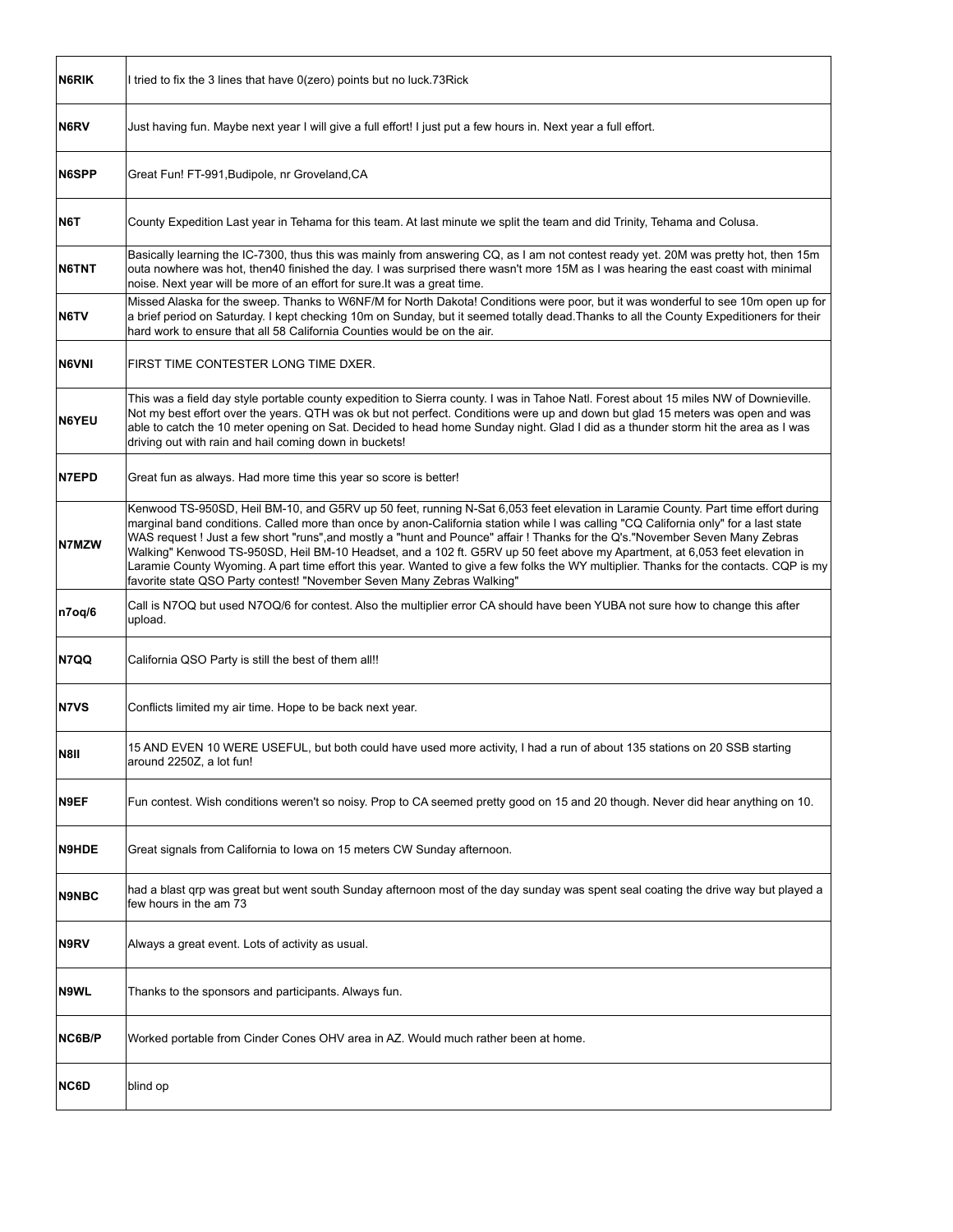| <b>NC6DX</b>      | We thought we would do something different this year and operate Multi-Multi QRPin the CQP. We were amazed at what we could<br>achieve running Multi-Multi running5 Watts or less using a collection of beloved antique Icom IC-751A transceiverswith their power<br>outputs cranked down to 5 Watts and less. We were fortunate tobe able to use four element KLM beams for 40M,20M and 15M and a<br>good wireinverted Vee antenna for 80M up in a tall pine tree. We operated from asemi-wilderness area in Nevada County on top of a<br>5000 foot mountain. When lleft earlier today the temperature was 41 degrees, raining, a lightning stormpredicted and snow predicted<br>for tomorrowexciting Thanks for all thefun and for the extra effort you all gave us to copy our QRP signals! 73 and KB, Ted, K6XN<br>for the Team                                                                                                                                                                                                                                                                                                                                                                                                                                                                                                                                                                                    |
|-------------------|------------------------------------------------------------------------------------------------------------------------------------------------------------------------------------------------------------------------------------------------------------------------------------------------------------------------------------------------------------------------------------------------------------------------------------------------------------------------------------------------------------------------------------------------------------------------------------------------------------------------------------------------------------------------------------------------------------------------------------------------------------------------------------------------------------------------------------------------------------------------------------------------------------------------------------------------------------------------------------------------------------------------------------------------------------------------------------------------------------------------------------------------------------------------------------------------------------------------------------------------------------------------------------------------------------------------------------------------------------------------------------------------------------------------|
| NC6K              | This is the 3rd time in 4 years that I was on a business trip the week leading up to CQP and got sick when I got back. I am absolutely<br>blocking out my calendar in future years - I am amazed that I keep setting myself up like this - all in the name of paying the bills. I was<br>coughing so badly that I couldn't even run on SSB until halfway through the contest, and that didn't last long. I spent a good deal of<br>Sunday sleeping - not conducive to high scores. By 1 PM, I was so wiped out that I went to bed. Now that I got that out of my system<br>(unlike the virus, which I still have), I have to say that conditions on Saturday were fantastic considering the high K value and relatively<br>low solar flux. Even 10 Meters was solid for at least a few hours, and 80/40 were quite usable throughout the night. I was quite<br>impressed at the out-of-state participation and high scores from the rest of the country. Looking at missed multipliers, I am still<br>astounded that I didn't pick up NE. How is that possible? I feel like I worked several dozen WV and NH stations, which are normally<br>tough, but also missed RI, DE and MAR (no surprise). This may have been my high score for CQP, and was certainly in the top 3. At<br>least I have quite a bit of room for improvement next year. Thanks to all that participated! Despite my griping, I had a lot of fun. |
| <b>NC6V</b>       | Great signals from all I worked even though we are heading downward in the solar cycle. My multi-band vertical mounted on a flag<br>pole worked fairly well. Thank you to everyone that called and thank you to all of the out of state participants. I look forward to next<br>vear's CQP.                                                                                                                                                                                                                                                                                                                                                                                                                                                                                                                                                                                                                                                                                                                                                                                                                                                                                                                                                                                                                                                                                                                            |
| NF4A              | Wish I could have operated more this weekend but work and family obligations had me limited.                                                                                                                                                                                                                                                                                                                                                                                                                                                                                                                                                                                                                                                                                                                                                                                                                                                                                                                                                                                                                                                                                                                                                                                                                                                                                                                           |
| NF8J              | Always a fun contest, could only play for 3 hours on SundayK3, Th11DX, N1MM + logging.                                                                                                                                                                                                                                                                                                                                                                                                                                                                                                                                                                                                                                                                                                                                                                                                                                                                                                                                                                                                                                                                                                                                                                                                                                                                                                                                 |
| NF8M              | Much improved conditions. Lots of great signals on 20 and 15 here in Michigan.                                                                                                                                                                                                                                                                                                                                                                                                                                                                                                                                                                                                                                                                                                                                                                                                                                                                                                                                                                                                                                                                                                                                                                                                                                                                                                                                         |
| NG6S              | None                                                                                                                                                                                                                                                                                                                                                                                                                                                                                                                                                                                                                                                                                                                                                                                                                                                                                                                                                                                                                                                                                                                                                                                                                                                                                                                                                                                                                   |
| NG7M              | I hope I made it easy to get Utah as a mult for the CA stations I only made a few SSB contacts and the SSB guys sure seemed<br>happy to get Utah when I handed out the exchange. I have no idea how many other Utah stations were on this weekend. Always a<br>good QSO party! 73 de Max NG7M                                                                                                                                                                                                                                                                                                                                                                                                                                                                                                                                                                                                                                                                                                                                                                                                                                                                                                                                                                                                                                                                                                                          |
| NG7Z              | I didn't have much time this year. This used to be one of my favorite contests when I lived in WA state. Now that I live in AZ, it's more<br>difficult to make Q's on 20M and above. So I concentrate on the lower bands. Besides, I have limited antenna space in this HOA CCR<br>neighborhood.                                                                                                                                                                                                                                                                                                                                                                                                                                                                                                                                                                                                                                                                                                                                                                                                                                                                                                                                                                                                                                                                                                                       |
| NM <sub>5</sub> M | K3, R6000 vertical, short 40m vertical and a wire on the roof for 80m                                                                                                                                                                                                                                                                                                                                                                                                                                                                                                                                                                                                                                                                                                                                                                                                                                                                                                                                                                                                                                                                                                                                                                                                                                                                                                                                                  |
| NM5WB             | Very good propagation to New Mexico both 20m day and 40m night. Most signals > S9. Contact on first, second or third try.                                                                                                                                                                                                                                                                                                                                                                                                                                                                                                                                                                                                                                                                                                                                                                                                                                                                                                                                                                                                                                                                                                                                                                                                                                                                                              |
| NN6C              | Being mobile is a struggle and using old gear made it a SSB only operation. Hope to upgrade to something "modern" in the future!                                                                                                                                                                                                                                                                                                                                                                                                                                                                                                                                                                                                                                                                                                                                                                                                                                                                                                                                                                                                                                                                                                                                                                                                                                                                                       |
| <b>NN6DX</b>      | Pleasantly surprised to have a 10 meter opening. Great contest.                                                                                                                                                                                                                                                                                                                                                                                                                                                                                                                                                                                                                                                                                                                                                                                                                                                                                                                                                                                                                                                                                                                                                                                                                                                                                                                                                        |
| NO <sub>2</sub> D | Messy paper log converted to proper format after the contest. twonumbers, 37 and 42, were skipped due to my errors. Ca is a big state<br>withlots of hams, so difficult to keep up with the action using a paper log. Wish that Linux could run N1MM logger. Pete, NO2D.<br>Colorado. There are two botched numbers in my log. If necessary I can remove them, but that will destroy mysequence of serial<br>numbers. Advise me if I need to do anything, or just count this as a check log.Even though I graduated from the 8th grade, I obviously<br>can not count! Pete, no2d.                                                                                                                                                                                                                                                                                                                                                                                                                                                                                                                                                                                                                                                                                                                                                                                                                                      |
| <b>NO6T</b>       | OPR: N5ZO, N6AN Station: N5ZO                                                                                                                                                                                                                                                                                                                                                                                                                                                                                                                                                                                                                                                                                                                                                                                                                                                                                                                                                                                                                                                                                                                                                                                                                                                                                                                                                                                          |
| <b>NS80</b>       | Great CW ops!                                                                                                                                                                                                                                                                                                                                                                                                                                                                                                                                                                                                                                                                                                                                                                                                                                                                                                                                                                                                                                                                                                                                                                                                                                                                                                                                                                                                          |
| NV9L              | There's a couple of out of states in there that wanted to work me. I threw them in so they'd be in the log in case they QSL me. Great<br>QSO party. Thanks for all the hard work you guys do.                                                                                                                                                                                                                                                                                                                                                                                                                                                                                                                                                                                                                                                                                                                                                                                                                                                                                                                                                                                                                                                                                                                                                                                                                          |
| NX4N              | Great QSO party - didn't hear a lot of mobiles but boy there were sooo many fixed stations! Well done, friends!73,Chris, NX4N                                                                                                                                                                                                                                                                                                                                                                                                                                                                                                                                                                                                                                                                                                                                                                                                                                                                                                                                                                                                                                                                                                                                                                                                                                                                                          |
| NX6T              | Was not feeling well so stayed home and remoted into NX6T station                                                                                                                                                                                                                                                                                                                                                                                                                                                                                                                                                                                                                                                                                                                                                                                                                                                                                                                                                                                                                                                                                                                                                                                                                                                                                                                                                      |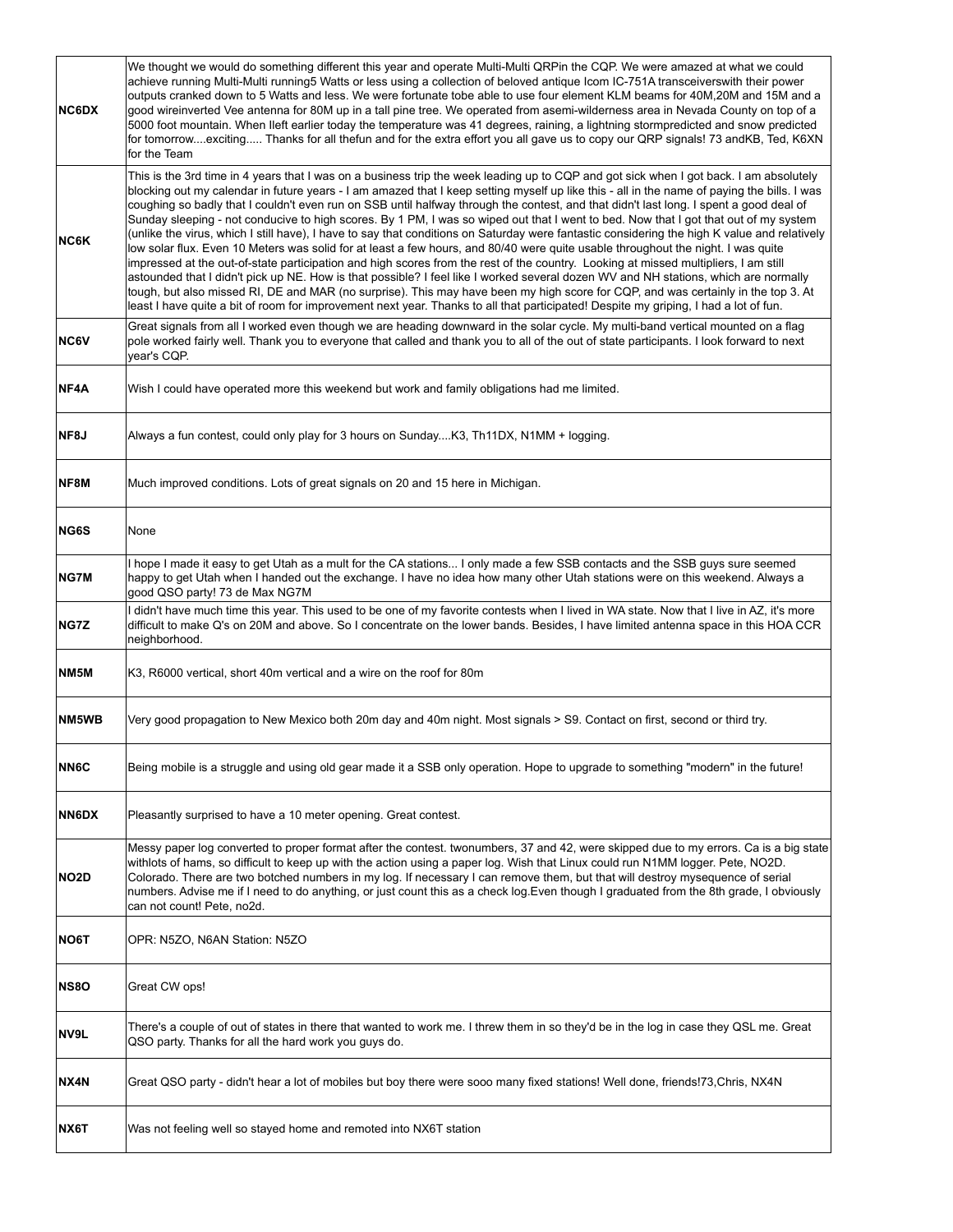| NZ6Q          | CQP + NPOTA in a single weekend. You couldnt ask for more ham radio fun! Even getting pulled over by the San Benito Sherrif in our<br>motorhome couldn't slow us down "No officer, there's no runaway girl in here, just us hams" there may have been a time clock error<br>in one computer resulting in some QSOs being exactly 1 hour off. I believe I fixed this in the final log submission - NZ6Q                                                                                                                                                                                                                                                                                                                     |
|---------------|----------------------------------------------------------------------------------------------------------------------------------------------------------------------------------------------------------------------------------------------------------------------------------------------------------------------------------------------------------------------------------------------------------------------------------------------------------------------------------------------------------------------------------------------------------------------------------------------------------------------------------------------------------------------------------------------------------------------------|
| OH1RX         | Awful aurora. Heard three stations, worked three. Better condx next time!                                                                                                                                                                                                                                                                                                                                                                                                                                                                                                                                                                                                                                                  |
| TEST          | I have never submitted a log thru CQP.ORG. This submission is just a test to familiarize me with the system. I did not operate using the<br>callsign TEST.                                                                                                                                                                                                                                                                                                                                                                                                                                                                                                                                                                 |
| <b>VA3KAI</b> | Lower bands were brutally noisy in Eastern Ontario -- 15M & 20M were the best for CA stations. I use only wires -- no beams or higher<br>gain antennas. Regardless, enjoyed my time in the contest.                                                                                                                                                                                                                                                                                                                                                                                                                                                                                                                        |
| VA3MW         | Just a very part time effort, however it was my winter shake down of my remote base.                                                                                                                                                                                                                                                                                                                                                                                                                                                                                                                                                                                                                                       |
| VA3RKM        | K3, 70w, verticals and dipole. Always a pleasure to work the CQP. Thanks! K3, 70w, verticals and dipole. Always a pleasure to work the<br>CQP. We appreciate the hard work of CA ops. Thanks!                                                                                                                                                                                                                                                                                                                                                                                                                                                                                                                              |
| VA3WU         | Nice to see 10 meters open. always to see California well represented. Thanks Guys and Gals                                                                                                                                                                                                                                                                                                                                                                                                                                                                                                                                                                                                                                |
| VA7RR         | ALL MOBILES LOGGED AS CALLSIGN/COUNTY. KD6W WAS WORKED IN TWO DIFFERENT COUNTIES - SCLA AND SMAT.                                                                                                                                                                                                                                                                                                                                                                                                                                                                                                                                                                                                                          |
| VE3AD         | a fun contest. nice ops.                                                                                                                                                                                                                                                                                                                                                                                                                                                                                                                                                                                                                                                                                                   |
| <b>VE3CV</b>  | Had 52 mults in the first 4 hours and thought I'd get them all for sure, but had to go out of town all day Sunday so missed my chance to<br>run. Missed ALPI, BUTT, MERC, SUTT, TULA. Nice opening on 10monly noticed because 20m CW suddenly went deadevery one<br>had QSY'd! Lots of fun and glad to get some points for CCO.73 Jeff VE3CV                                                                                                                                                                                                                                                                                                                                                                               |
| <b>VE3DQN</b> | As a displaced native Californian, I love this QSO party/contest. I relive my childhood and dreams of operating in remote counties.<br>Hmmm, maybe I'll just do that some day, even operate him my home county (Stanislaus) which seems to be under-represented in this<br>QSO party. My very modest station on the other side of the continent doesn't produce high scores, but a high fun factor anyway.                                                                                                                                                                                                                                                                                                                 |
| <b>VE3GFN</b> | A recurrent back problem limited my sitting time per session to an hour or less, greatly inhibiting my rate, hi! Lots of fun, lots of activity,<br>and 10/15M came alive long enough to produce some extra points.                                                                                                                                                                                                                                                                                                                                                                                                                                                                                                         |
| <b>VE3HEU</b> | CA QSOPARTY Summary SheetStart Date : 2016-10-01CallSign Used : VE3HEUOperator(s) : VE3HEUOperator Category : SINGLE-<br>OPBand : 20MPower : LOWMode : CWDefault Exchange : 001 ONGridsquare : FN03HPName : VictorAddress : CarnuccioARRL<br>Section: ONClub/Team: OCCSoftware: N1MM Logger+ 1.0.5931.0Band QSOs Pts Mul Pt/Q14 35 105 26 3.0Total 35 105 26<br>3.0Score: 2,730Rig: Icom IC-756 Pro IIIAntennas: Mobile Whip Balcony mountedSoapbox: I have observed all competition rules as<br>well as all regulationsestablished for amateur radio in my country. My report iscorrect and true to the best of my knowledge. I agree to<br>bebound by the decisions of the Contest Committee.Date: 2016-10-03 Signature: |
| <b>VE3KTB</b> | Really enjoyed being a part of the party!                                                                                                                                                                                                                                                                                                                                                                                                                                                                                                                                                                                                                                                                                  |
| VE3RZ         | did not hear many mobiles this year! K6AQL did sterling work                                                                                                                                                                                                                                                                                                                                                                                                                                                                                                                                                                                                                                                               |
| <b>VE3UTT</b> | REMOTE 900 mile remote operation.                                                                                                                                                                                                                                                                                                                                                                                                                                                                                                                                                                                                                                                                                          |
| VE4GV         | Just a few Qsos from the beach cottage prior to closing up for the season. \\IC-735 and dipole @30 ft.                                                                                                                                                                                                                                                                                                                                                                                                                                                                                                                                                                                                                     |
| <b>VE5SDH</b> | i'm a blind Ham and manually generated this file, hope it's okone dupe that i can find with K6Mforgot to write the call for my #6414238<br>PH 2016-10-01 2244 VE5SDH 64 SK 383 modo thanks for the fun: 1 73 Summer                                                                                                                                                                                                                                                                                                                                                                                                                                                                                                        |
| <b>VE7EME</b> | Submitting only as a check log. Nice contest.                                                                                                                                                                                                                                                                                                                                                                                                                                                                                                                                                                                                                                                                              |
| <b>VE7FCO</b> | Would have been Great if California State Stations had pointed their Antenna a Little North Once in a While so we could have ha a<br>Chance to Work Them. 73,s                                                                                                                                                                                                                                                                                                                                                                                                                                                                                                                                                             |
| <b>VE7JKZ</b> | rotten propagation - when will it improve?                                                                                                                                                                                                                                                                                                                                                                                                                                                                                                                                                                                                                                                                                 |
| VY1AAA        | Remote operation                                                                                                                                                                                                                                                                                                                                                                                                                                                                                                                                                                                                                                                                                                           |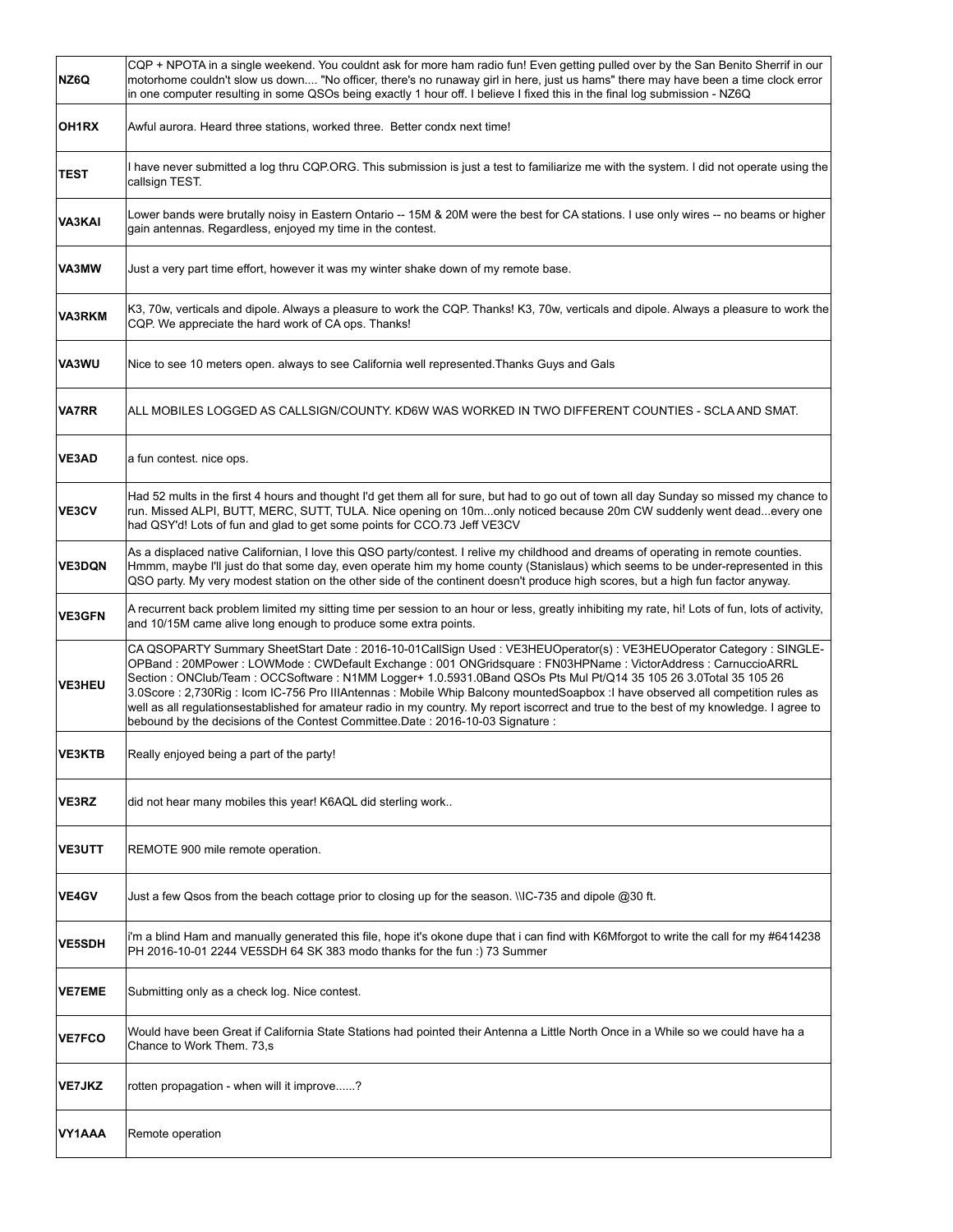| <b>WOMB</b>  | The CA people were more interested in making a fast contact not in saying the county phonetically the first time. Some one out of state<br>should not of had to ask for it phonetically! The county abbreviations were strange and long not much fun for me this time. Maybe next<br>year.               |
|--------------|----------------------------------------------------------------------------------------------------------------------------------------------------------------------------------------------------------------------------------------------------------------------------------------------------------|
| <b>WOMLD</b> | My first contest. Thanks, had a blast!                                                                                                                                                                                                                                                                   |
| <b>W1CTN</b> | Always a good time even without working a sweep.                                                                                                                                                                                                                                                         |
| <b>W1END</b> | Rig was FTdx5000 and Butternut HF6V all-band vertical.                                                                                                                                                                                                                                                   |
| W1MA         | Conditions were not that great. Was impressed with the number of stations from CA in the contest. Ed W1MA                                                                                                                                                                                                |
| <b>W1NV</b>  | 1st time over 100 contacts First time getting over 100 contacts                                                                                                                                                                                                                                          |
| <b>W1QK</b>  | Nice activity. Thank you for sponsoring the contest - as I always enjoy operating this one.73 - Dan - W1QK                                                                                                                                                                                               |
| <b>W1WIU</b> | Always a great event. 15 meters was a surprise considering the antenna (ZS6BKW uo 50') Hope to see you all next year and in the<br>2017 New England QSO Party. Thanks to the operators that pulled me out of the QRM Hi HI.                                                                              |
| W2CSI        | could not figure out why my log had problems. Thanks, Charles, W2CSI                                                                                                                                                                                                                                     |
| <b>W2IWW</b> | Bad Karma not to submit hihi !!                                                                                                                                                                                                                                                                          |
| W2LK         | Good conditions Saturday with 10M open. Sunday was not as good. Only had a limited time to operate due to other commitments. A lot<br>of activity and a lot of fun.                                                                                                                                      |
| W2SZ         | Operated by KK6VBY. Go Engineers! Operated by KK6VBY (formerly of ALAM). Go Engineers!                                                                                                                                                                                                                   |
| W3TMS        | Great contest - where was Alpine?                                                                                                                                                                                                                                                                        |
| <b>W4AU</b>  | Your website and submission stuff are some of the best I've seen!73 - John, W4AU                                                                                                                                                                                                                         |
| <b>W4FEB</b> | RE-WROTE THIS MANUALLY AND APPOLOGIZE FOR MY MIX-UP ON THE EMAILS. ORIGINAL ENDED UP WITH 2015 DATE IN<br>ERROR.E-MAIL: W4FEB@ARRL.NET                                                                                                                                                                   |
| <b>W4HVH</b> | THANK YOU. 73 -JOHN                                                                                                                                                                                                                                                                                      |
| W4KLY        | Always a fun event to work especially from GA. Just the right distance away.                                                                                                                                                                                                                             |
| <b>W4KW</b>  | Fair conditions here. CA Activity seemed fair here. A short opening on 10 Meterson Saturday afternoon was unexpected but welcomed.<br>Heard several TCG Folks on. Hopefully CA Folks will participate in TN QSO Party in 2017. Thanks to all for the contacts and a Great<br>Contest.73.sBert W4KW       |
| W4LT         | Thanks for a fun QSO party. Can you PLEASE stress to your In State participants to use the four letter phonetic county name instead<br>of the spoken county name? It is MUCH easier for everyone that, instead of "San Diego" we hear "Sierra Delta India Echo"! Thank You<br>CQP Organizers in advance! |
| W4ML         | Run em                                                                                                                                                                                                                                                                                                   |
| <b>W4WNT</b> | Neither logging program I have scored this log correctly. QSOs are fine, score is not.                                                                                                                                                                                                                   |
| W5TM         | K <sub>3</sub> S                                                                                                                                                                                                                                                                                         |
| <b>W5TTE</b> | Started on one computert crashedfinished on another.                                                                                                                                                                                                                                                     |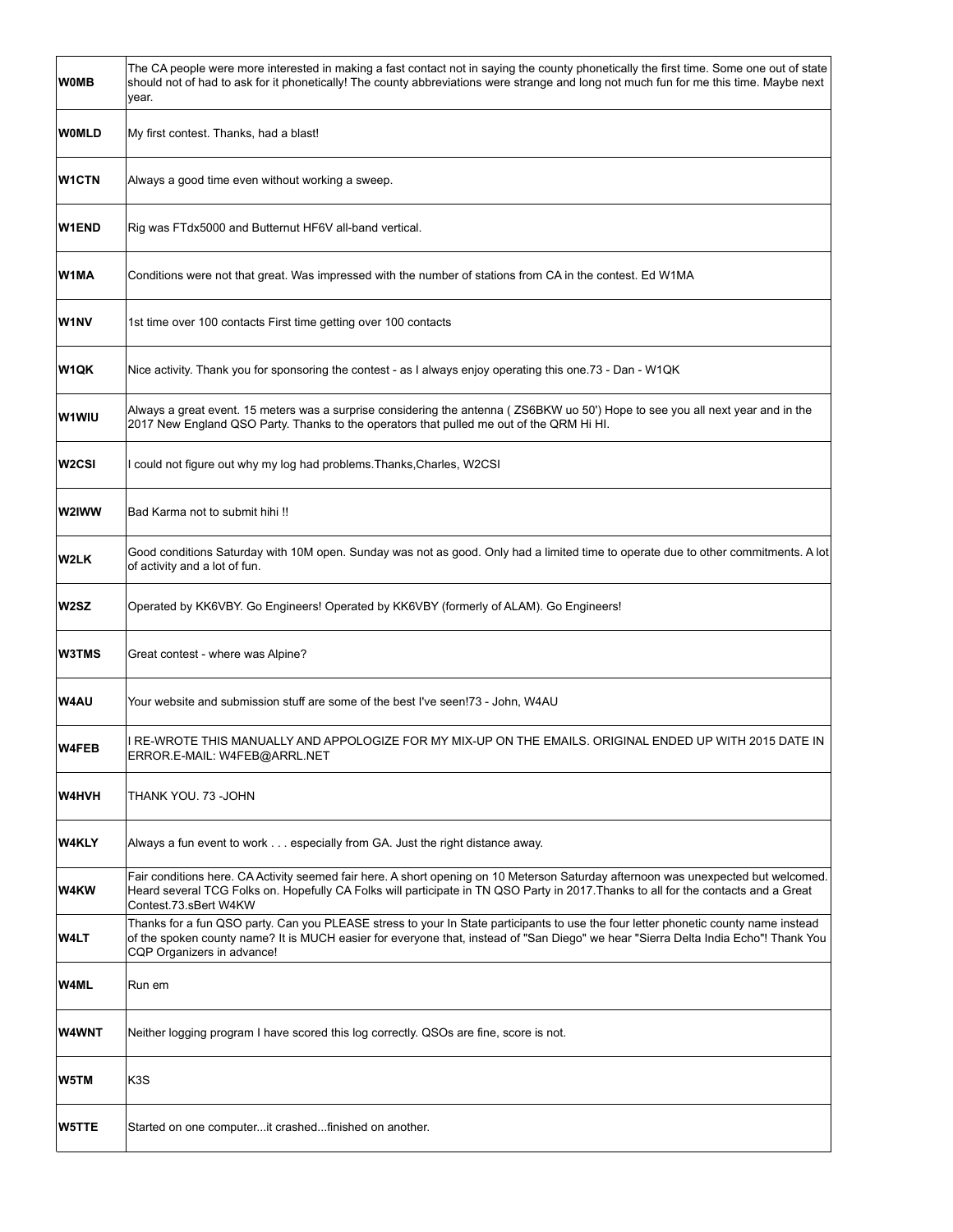| W6A          | Updating the log for W6A. Had to fix one with a syntax error, and wrote out MotherLode DX/Contest Club, rather than MLDXCC.                                                                                                                                                                                                                                                                                                                                                                                                                                                                                                                                                 |
|--------------|-----------------------------------------------------------------------------------------------------------------------------------------------------------------------------------------------------------------------------------------------------------------------------------------------------------------------------------------------------------------------------------------------------------------------------------------------------------------------------------------------------------------------------------------------------------------------------------------------------------------------------------------------------------------------------|
| W6BX         | This is one of three logs for the Tehama CQP team.                                                                                                                                                                                                                                                                                                                                                                                                                                                                                                                                                                                                                          |
| W6CHP        | Operated my solar powered Calaveras station remotely from Albany, CA with a mobile control head, somewhat tedious! TS-2000 into<br>KT-34 on lowered tower pointed east. Hope to add 40 meter antenna for next year.                                                                                                                                                                                                                                                                                                                                                                                                                                                         |
| W6FA         | Log submitted by K6MM. Received raw log from W6FA which was generated from CT. Reworked via Excel and submitted with no<br>errors. Looks like 902 QSOs from Nevada County. Nice effort. 73, John, K6MM                                                                                                                                                                                                                                                                                                                                                                                                                                                                      |
| <b>W6JK</b>  | I'd planned a much bigger effort, but just couldn't manage it.'JK                                                                                                                                                                                                                                                                                                                                                                                                                                                                                                                                                                                                           |
| <b>W6JMZ</b> | first contest other than Field Day                                                                                                                                                                                                                                                                                                                                                                                                                                                                                                                                                                                                                                          |
| <b>W6JTI</b> | Thanks to all who were persistent and pulled my signal out of the noise. Thanks to all who managed to pull my tiny signal out of the<br>noise.                                                                                                                                                                                                                                                                                                                                                                                                                                                                                                                              |
| W6K          | This is a WQ6X single OP expedition from a cabin in Twain Harte (Tuolumne county). Space weather conditions were horriblemaking<br>signal levels weak. You can read writeups about this event at:http://WQ6X.Blogspot.comgttp://WQ6X.Info/CQP/CQP2016 This is a<br>WQ6X single OP expedition from a cabin in TwainHarte (Tuolumne county). Space weather conditions were horriblemaking signal<br>levels weak. You can read write ups about this event at:http://WQ6X.Blogspot.comhttp://WQ6X.Info/CQP/CQP2016                                                                                                                                                              |
| <b>W6KRK</b> | Thank you for your hard work to provide this fun activity. Error for line 5, appears to be correct as operator identified West Virginia<br>which matches call on QRZ.                                                                                                                                                                                                                                                                                                                                                                                                                                                                                                       |
| <b>W6MY</b>  | Primary Station is in Sierra County First real contest effort from station I am building in Sierra County. Looking forward to being more<br>active and would welcome any help in developing contesting skills. Long time licensee but really just starting back up after 50<br>years.73, Chip                                                                                                                                                                                                                                                                                                                                                                               |
| W6NF/M       | Glad to give out the ND mult to a few who needed it.                                                                                                                                                                                                                                                                                                                                                                                                                                                                                                                                                                                                                        |
| <b>W6PZA</b> | Camped and operated in far western Glenn County from atop Black Diamond Ridge in the Mendocino National Forest. Great location<br>with super views of the Valley. Had nice weather until Sunday morning when the wind and rain moved in. Thankfully no lightning! This<br>was my 2nd CQP and I topped my last score, so I felt I did pretty well overall. For radios I used a KX3/KXPA100 setup. For antennas I<br>used full 1/4wv verticals on 15-20m and OCF wire for 40-80-160m. Operated mostly ssb-phone, but also worked in some CW using the<br>KX3 encoder/decoder - plan to start learning code for real in 2017. Still learning and enjoying the total experience |
| <b>W6REK</b> | Thanks this was fun! The only info not published for me to write my own Cabrillo generator was the name of the contest. But I got it<br>from the Error box, thanks!                                                                                                                                                                                                                                                                                                                                                                                                                                                                                                         |
| <b>W6RLL</b> | Thanks for the QSO's, 73 de Joe.                                                                                                                                                                                                                                                                                                                                                                                                                                                                                                                                                                                                                                            |
| <b>W6ROX</b> | Paso Robles Amateur Radio Club Paso Robles Amateur Radio Club                                                                                                                                                                                                                                                                                                                                                                                                                                                                                                                                                                                                               |
| W6SF         | club operation. an error in the logging software caused a jump in the SER # for 20M contacts                                                                                                                                                                                                                                                                                                                                                                                                                                                                                                                                                                                |
| W6SR         | Score submitted for Mother Lode DX/Contest Club. Just a 6 hour effort, band conditions were not wonderful, but still had fun.                                                                                                                                                                                                                                                                                                                                                                                                                                                                                                                                               |
| <b>W6US</b>  | County expedition to Lassen County--Blue Lake near Likely Was at Blue Lake in the Warner Mountains. Antenna problems and shade<br>on the solar panel and approaching snowstorm cut into the operating time.                                                                                                                                                                                                                                                                                                                                                                                                                                                                 |
| W6W          | Submitted by K6MM. Combined 2 logs from W6W: KA6AIL1.log and KA6AIL2.log.524 QSOs total. Claimed score 57348.                                                                                                                                                                                                                                                                                                                                                                                                                                                                                                                                                               |
| W6WF         | Submitted by K6MM. Log contained a few formatting errors which I fixed. 73, John, K6MM                                                                                                                                                                                                                                                                                                                                                                                                                                                                                                                                                                                      |
| <b>W6WYT</b> | First time in CQP, had an absolute ball. Learned a lot from trying, look out next year!                                                                                                                                                                                                                                                                                                                                                                                                                                                                                                                                                                                     |
| <b>W6XU</b>  | Op K6JS - Thanks W6XU for the use of your station. My best SINGLE-OP CQP score.                                                                                                                                                                                                                                                                                                                                                                                                                                                                                                                                                                                             |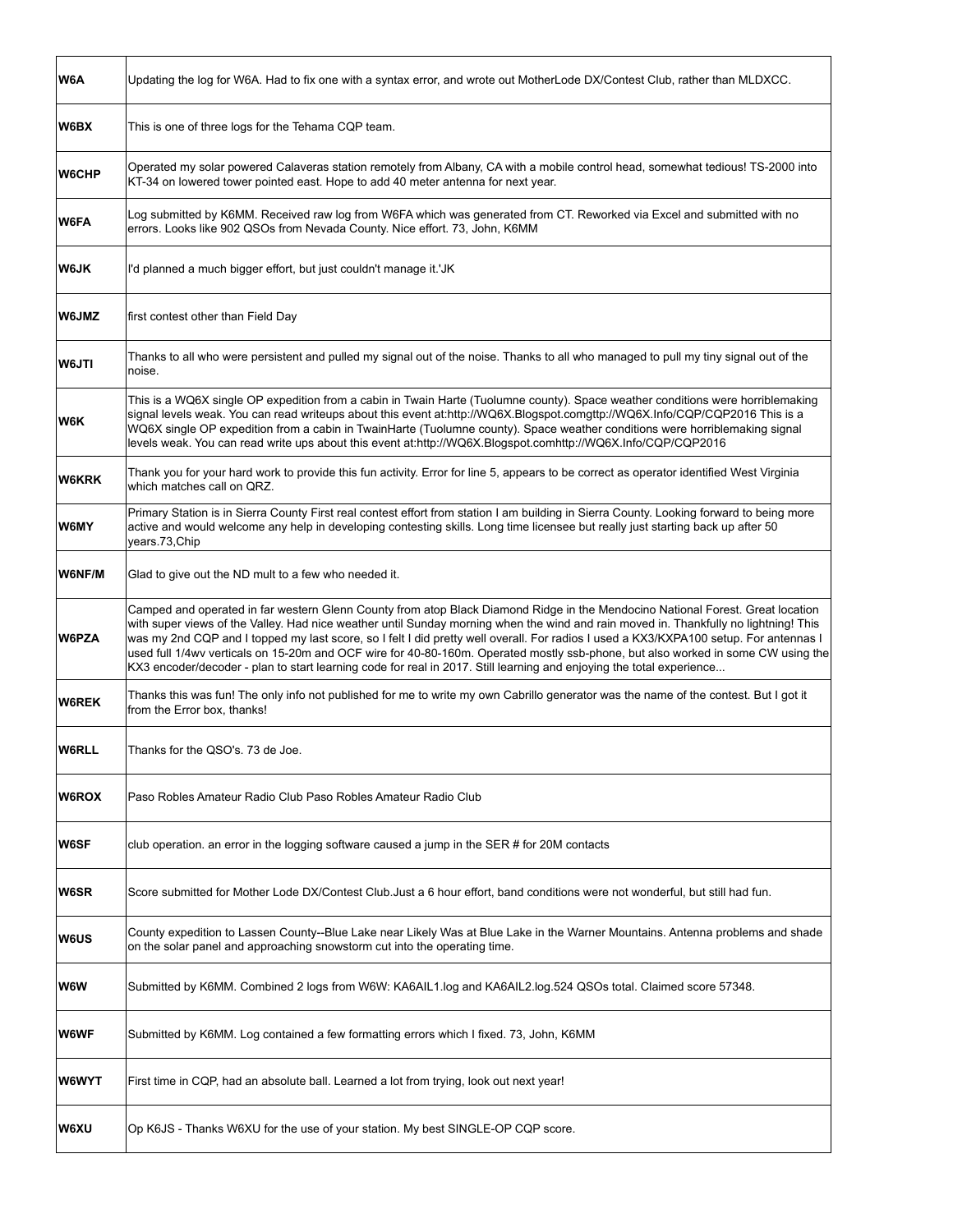| <b>W6YO</b>   | Op N2NS                                                                                                                                                                                                                                                                                                           |
|---------------|-------------------------------------------------------------------------------------------------------------------------------------------------------------------------------------------------------------------------------------------------------------------------------------------------------------------|
| W6YX          | Checklog                                                                                                                                                                                                                                                                                                          |
| W7GKF         | My thanks to K6AQL/m for a sweep at 5:00 AM Sunday morning. I might be getting too old for two-day contests, but the great CQP<br>participation makes it all worthwhile. Thanks for another great one. Bill, W7GKF                                                                                                |
| W7WHY         | Just too close to California in Coos Bay. Good on the low bands, but a strugle on the high bands. 73Tom W7WHY                                                                                                                                                                                                     |
| W8JPF         | Gud conditions on 15m. 40m pretty noisey; made it tough to hear a lot of stations. Took much longer than usual to run out of unique<br>stations. Appreciate all the activity on the day-time bands.                                                                                                               |
| W8MSP         | Great Contest Love it, My California Radio works great This contest is always fun from Michigan. I look forward to it every year and<br>now I have a K3S so the California radio gives me an advantage, it's awesome.                                                                                             |
| W9PA          | All S & P                                                                                                                                                                                                                                                                                                         |
| W9YK          | Keep on Hamming!                                                                                                                                                                                                                                                                                                  |
| <b>WA1FCN</b> | Score much lower than CQP #50, but sure glad to find all counties. Nice to work allthe regulars year after year after year. Thank you<br>K6AQL/6 for last county Merced. I was un-assisted, yet found last countyafter only 11 hours. A record for me !                                                           |
| <b>WA4CZD</b> | Thanks had fun :)                                                                                                                                                                                                                                                                                                 |
| WA5LXS        | First time CQP and N1MM+ as a CWA student                                                                                                                                                                                                                                                                         |
| <b>WA6CAL</b> | Club affiliation = Oroville Amateur Radio Society (OARS)                                                                                                                                                                                                                                                          |
| <b>WA6KHK</b> | Had a good run going on Saturday night and then we had a power outage! Thanks to N3FJP's software I was able to save all my log!<br><b>Thanks Scott!</b>                                                                                                                                                          |
| <b>WA6OSX</b> | Thanks!                                                                                                                                                                                                                                                                                                           |
| <b>WA6ST</b>  | Murphy showed up or total Qs would have been higher.                                                                                                                                                                                                                                                              |
| <b>WA6URY</b> | Operated remote from Tokyo, Japan Operated remote from Tokyo, Japan                                                                                                                                                                                                                                               |
| <b>WA7PRC</b> | LOTS of very loud signals from CA into the Great Pacific 'Northwet'. After working the premier Salmon Run QSO party, it was nice to<br>just leave the big yagi pointed toward CA and work 'em at will.vy 73,Bryan WA7PRC1st Place 2016 Salmon Run, SO LP SSB                                                      |
| <b>WA8ZBT</b> | I always enjoy all the activity coming out of California. Always nice to hear so many familiar calls.                                                                                                                                                                                                             |
| <b>WA9AQN</b> | Thanks for the event. Good fun. BCNU next year and hope to hear lots of CA stns in the ILQP in a few weeks. 73.                                                                                                                                                                                                   |
| <b>WB0PYF</b> | Had a great time, tnxs for all the ops, 73, Ray                                                                                                                                                                                                                                                                   |
| <b>WB0SND</b> | First CaQP. Enjoyed it very much. Very limited operating time. Also, just moved to this QTH and only have an 80 meter doublet up (55<br>feet). No 220 VAC in the shack yet, so only low power this time. Hope to make a better showing next year!                                                                 |
| WB6JJJ        | It took a while to get started - thank you Microsoft Another update caused WriteLog to have problems and required an reinstall.40<br>Meter Phone was tough with all of the static crashes at upward of S9 here.80 Meters being much quieter, was much more fun to play<br>radio. Thanks for all of the QSOs, Bill |
| <b>WB6KDH</b> | Thanks for the fun contest! Looking forward to the next one already!73, Chuck                                                                                                                                                                                                                                     |